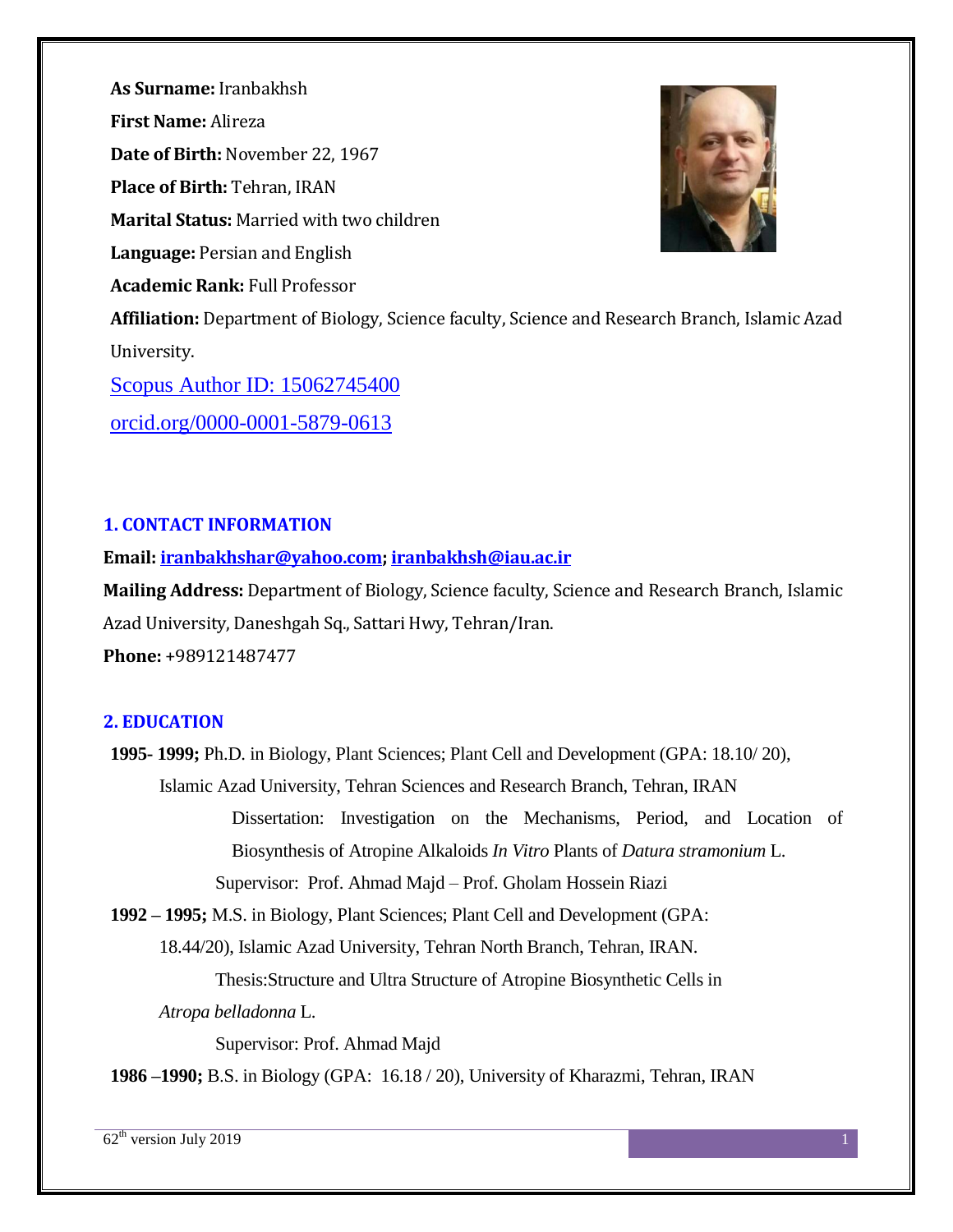## **3.PUBLICATIONS**

#### **a) Published Articles in English**

- **1. Alireza Iranbakhsh, Zahra Oraghi Ardebili, Narges Oraghi Ardebili (2019)** Book chapter Zinc oxide nanoparticle impact on plants: Phyosiological and biochemical responses. Springer under process Submitted
- **2. Alireza Iranbakhsh, Zahra Oraghi Ardebili, Narges Oraghi Ardebili (2019)** Chapter 26: Gene regulation by NO in plants. Elsevier under process Submitted
- **3. Masoumeh Ghasempour Alireza Iranbakhsh, PhD Mostafa Ebadi, Zahra Oraghi Ardebili (2019**) Multi-walled carbon nanotubes improved growth, anatomy, physiology, secondary metabolism, and callus performance in *Catharanthus roseus*: an in vitro study. 3Biotech submitted
- **4. Soudeh Ghorbani, Alireza Iranbakhsh, Mostafa Ebadi, Zahra Oraghi Ardebili (2019)** Multi-walled carbon nanotubes exhibited elicitor and hormone-like activities in *Salvia nemorosa*. Turkish Journal of Botany submitted
- **5. Alireza Iranbakhsh, Zahra Oraghi Ardebili, Hedieh Molaei, Narges Oraghi Ardebili, Maryam Amini (2019)** Cold plasma induced expressions of WRKY1 transcription factor and genes involved in biosynthesis of cannabinoids in Hemp (*Cannabis sativa* L.). Industrial crops and products submitted
- **6. Rayan Partovi, A Iranbakhsh, Masoud Sheidai, Mostafa Ebadi (2019)** Population genetic studies in wild olive (*Olea cuspidata*) by molecular barcodes and SRAP molecular markers. Submitted
- **7. Zahra Moradi Tarnabi, Alireza Iranbakhsh, Taher Nejad Sattari, Iraj Mehregan, Rahim Ahmadvand (2019)** Impact of arbuscular mycorrhizal fungi (AMF) on expression of some cell wall and membrane elements of wheat (*Triticum aestivum* L.) under water deficit using transcriptome analysis. Physiol. Mol. Plant Biol accepted
- **8. Alameh Babajani, Alireza Iranbakhsh, Zahra Oraghi Ardebili (2019)** Zinc oxide and elemental selenium nanoparticles modified metabolism and transcription pattern in Lemon balm. Journal of Plant Growth Regulation submitted
- **9. Reza Soleymanzadeh, Alireza Iranbakhsh, Ghader Habibi, Zahra Oraghi Ardebili (2019)** Selenium nanoparticle protected strawberry against salt stress through modifications in salicylic acid, ion homeostasis, antioxidant machinery, and photosynthesis performance. submitted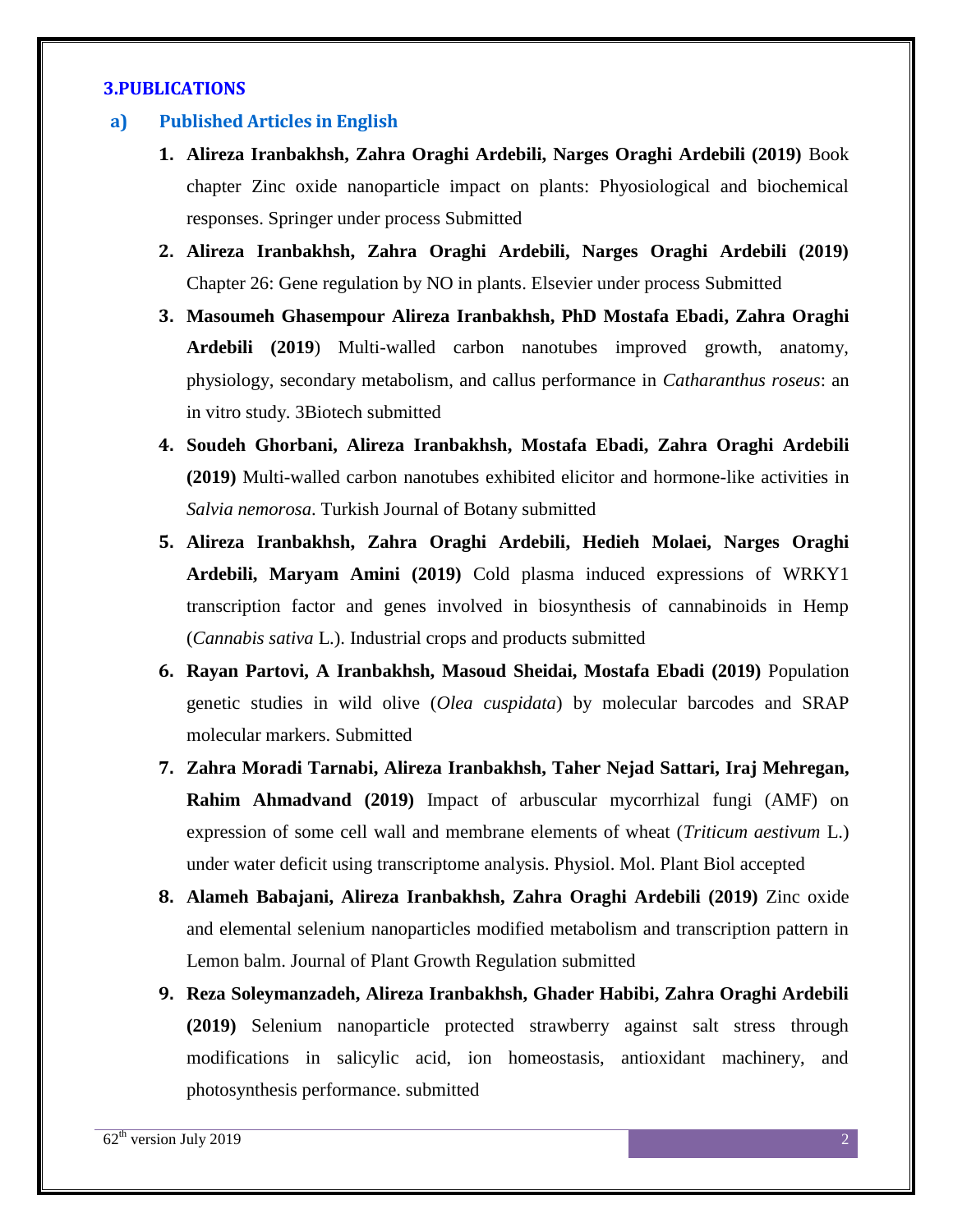- **10.Reza Soleymanzadeh, Alireza Iranbakhsh, Ghader Habibi, Zahra Oraghi Ardebili (2019)** Soil supplementation with silicon nanoparticle [modified salicylic acid,](https://www.google.com/url?sa=t&rct=j&q=&esrc=s&source=web&cd=1&cad=rja&uact=8&ved=2ahUKEwjJgc2T3sfeAhUCrxoKHckHAOoQFjAAegQIChAB&url=https%3A%2F%2Fwww.ncbi.nlm.nih.gov%2Fpmc%2Farticles%2FPMC2676646%2F&usg=AOvVaw1xBwN4MQR33MKb1p8JlPGn)  [ascorbate, antioxidants, and nutrition through which mitigated toxicity signs of salinity](https://www.google.com/url?sa=t&rct=j&q=&esrc=s&source=web&cd=1&cad=rja&uact=8&ved=2ahUKEwjJgc2T3sfeAhUCrxoKHckHAOoQFjAAegQIChAB&url=https%3A%2F%2Fwww.ncbi.nlm.nih.gov%2Fpmc%2Farticles%2FPMC2676646%2F&usg=AOvVaw1xBwN4MQR33MKb1p8JlPGn)  [in Strawberry. submitted](https://www.google.com/url?sa=t&rct=j&q=&esrc=s&source=web&cd=1&cad=rja&uact=8&ved=2ahUKEwjJgc2T3sfeAhUCrxoKHckHAOoQFjAAegQIChAB&url=https%3A%2F%2Fwww.ncbi.nlm.nih.gov%2Fpmc%2Farticles%2FPMC2676646%2F&usg=AOvVaw1xBwN4MQR33MKb1p8JlPGn)
- **11.Fereshteh Sadat Seddighinia, Alireza Iranbakhsh, Zahra Oraghi Ardebili, Taher Nejadsatari, Saman Soleimanpour (2019)** Seed priming with cold plasma and carbon nanotube enhanced carotenoid contents and expression of PSY and PDS genes in *Momordica charantia*. 3Biotech submitted
- **12.Alameh Babajani, Alireza Iranbakhsh, Zahra Oraghi Ardebili, Bahman Eslami (2019)** Seed priming with non-thermal plasma modified plant reactions to selenium or zinc oxide nanoparticles: cold plasma as a novel emerging tool for plant science. Plasma Chemistry and Plasma Process39: 21-34
- **13.Alameh Babajani, Alireza Iranbakhsh, Zahra Oraghi Ardebili, Bahman Eslami (2019)** differential growth, nutrition, physiology, and gene expression in Melissa officinalis mediated by zinc oxide and elemental selenium nanoparticles. Environmental Science and Pollution Research. https://doi.org/10.1007/s11356-019-05676-z
- **14.Maryam Moghanloo, Alireza Iranbakhsh, Mostafa Ebadi, Taher Nejad Satari, Zahra Oraghi Ardebili (2019)** Seed priming with cold plasma and supplementation of culture medium with silicon nanoparticle modified growth, physiology, and anatomy in *Astragalus fridae* as an endangered species Acta Physiologia Plantarum 41:54
- **15.Maryam Moghanloo, Alireza Iranbakhsh, Mostafa Ebadi, Taher Nejad Satari, Zahra Oraghi Ardebili (2019)** Differential physiology and expression of Phenylalanine ammonia lyase (PAL) and Universal stress protein (USP) in the endangered Species *Astragalus fridae* following Seed priming with cold plasma and manipulation of culture medium with silica nanoparticles. Plant Cell, 3Biotech 9: 288. https://doi.org/10.1007/s13205-019-1822-5
- **16.Fereshteh Sadat Seddighinia, Alireza Iranbakhsh, Zahra Oraghi Ardebili, Taher Nejadsatari, Saman Soleimanpour (2019)** Seed Priming with Cold Plasma and Multiwalled Carbon Nanotubes Modified Growth, Tissue Differentiation, Anatomy, and Yield in Bitter melon (*Momordica charantia*). Journal of Plant Growth Regulation https://doi.org/10.1007/s00344-019-09965-2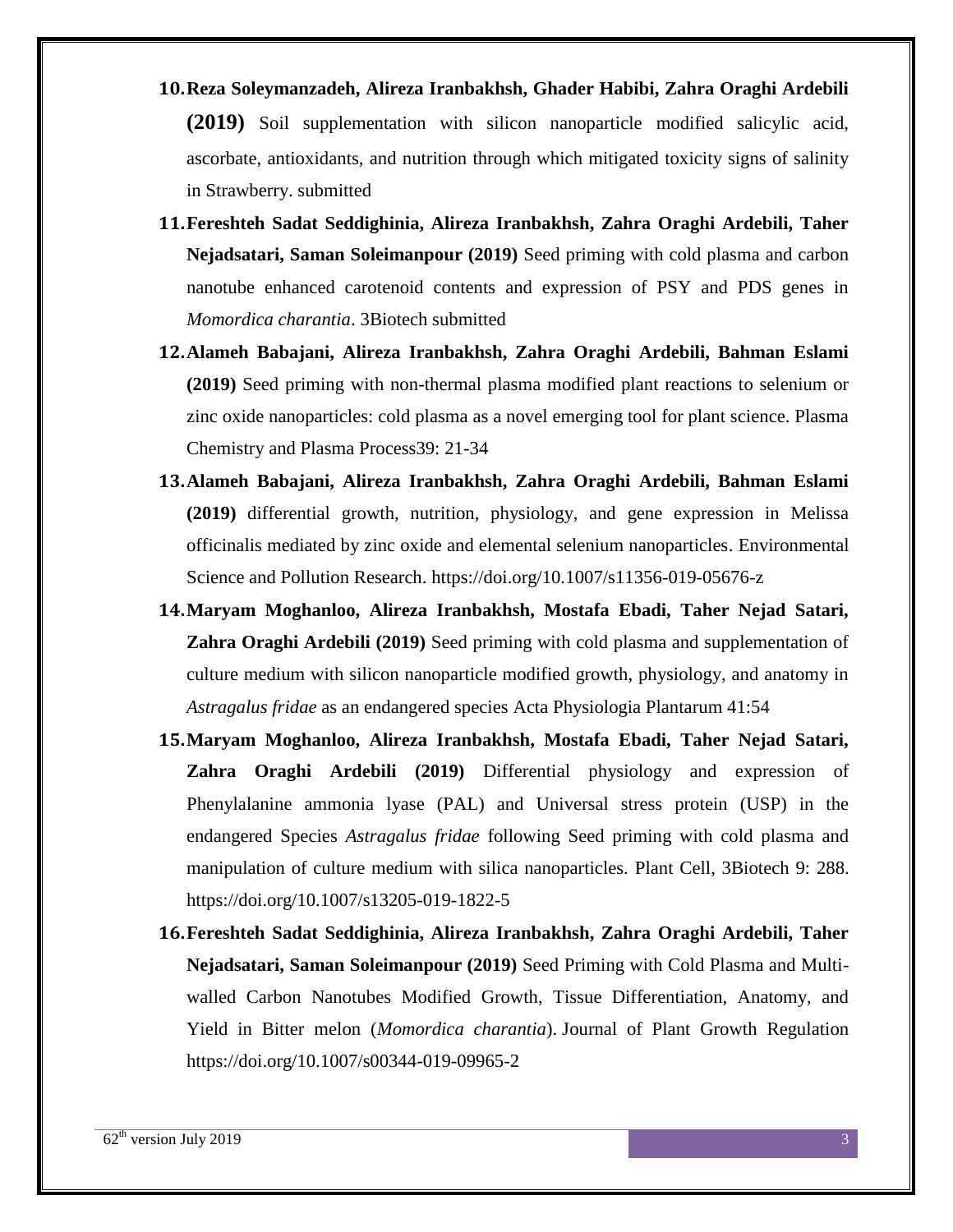- **17.N. Oraghi Ardebili, A. Iranbakhsh, Z. Oraghi Ardebili (2019)** Efficiency of selenium and salicylic acid protection against salinity in soybean. Iranian Journal of plant physiology 9(2):2727-2738.
- **18.Roghayyeh Babri-Bonab, Sara Saadatmand, Hossein Nazemiyeh, and Alireza Iran-Bakhsh (2018)** The effect of different concentrations of exogenous nitric oxide on several physiological and biochemical parameters in NaCl-stressed coriander (*Coriandrum sativum* L.). Iranian Journal of Plant Physiology 8 (4), 2517- 2524.
- **19.Farnaz Tahoori1, Ahamd Majd, Taher Nejadsattari1, Hamideh Ofoghi, Alireza Iranbakhsh (2019)** Qualitative and Quantitative Study of Quercetin and Glycyrrhizin in In Vitro Culture of Liquorice (*Glycyrrhiza glabra* L.) and Elicitation with AgNO3. Notulae Botanicae Horti Agrobotanici 47(1): 143-151
- **20.Farnaz Tahoori1, Ahamd Majd, Taher Nejadsattari1, Hamideh Ofoghi, Alireza Iranbakhsh 2018** Effects of silver nitrate (AgNO3) on growth and anatomical structures of vegetative organs of liquorice (*Glycyrrhiza glabra* L.) under in vitro condition. Plant Omics 11 (3): 153-160
- **21.Jafari, M., Saadatmand, S. – ZANGI, M. R., Iranbakhsh, A. R.(2018)** effect of pix (mepiquat chloride) on the salinity resistance of new cultivars of cotton (*Gossypium hirsutum*) in the seedling stage. Applied Ecology and Environmental Research16(4):4097-4114.
- **22.E Sadeghirad, A Majd, A Iranbakhsh &A Javanshah 2018** Male gametophyte development steps in *Pistacia vera*. Nusantara Bioscience 10(3): 151-158
- **23.Vadaye Kheiry E, Parivar K, Baharara J, Fazly Bazzaz BS, Iranbakhsh AR. 2018**The osteogenesis of bacterial cellulose scaffold loaded with fisetin. Iranian Journal of Basic Medical Sciences 21:965-971.
- **24.Alireza Iranbakhsh, Zahra Oraghi Ardebili, Narges Oraghi Ardebili, Mahmood Ghoranneviss, Nasrin Safari(2018)**Non-thermal plasma relieved toxicity signs of nano zinc oxide in *Capsicum annuum* cayenne via modifying growth, differentiation and physiology. Acta Physilogia Plantarum 40: 154
- **25.Safari M., Oraghi Ardebili Z., IranbakhshA. (2018)**Selenium nano-particle induced alterations in expression patterns of heat shock factor A4A (HSFA4A), and high molecular weight glutenin subunit 1Bx (Glu-1Bx) and enhanced nitrate reductase activity in wheat (*Triticum aestivum* L.). Acta Physiologia Plantarum 40: 117-124.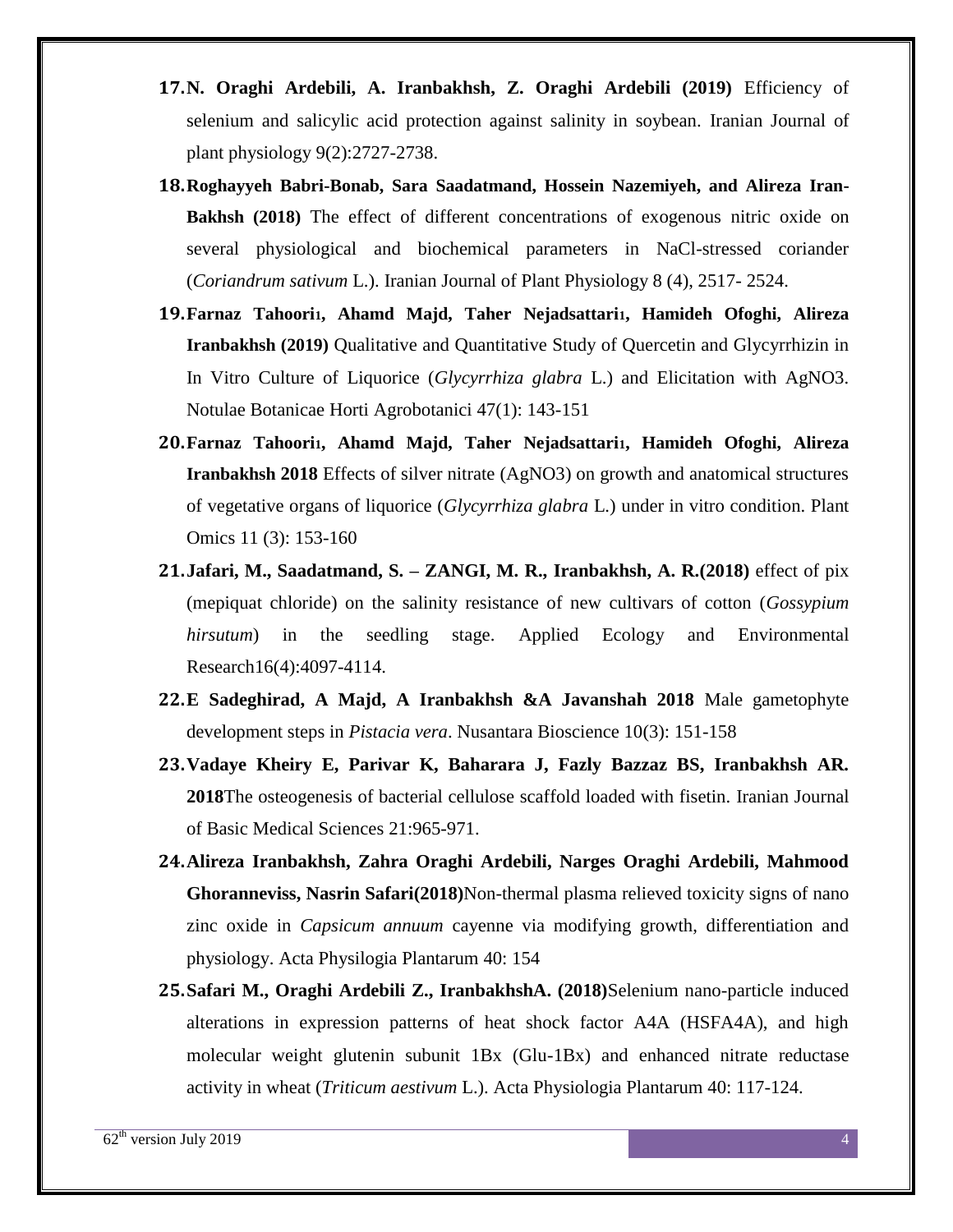- **26.H. Nazerieh, Z.Oraghi Ardebili, Alireza Iranbakhsh (2018)** Potential benefits and toxicity of nanoselenium and nitric oxide in peppermint. Acta Agriculturae Slovenica 111 (2):357-368
- **27.Alireza Iranbakhsh, Narges Oraghi Ardebili, Zahra Oraghi Ardebili, Mohammadreza Shafaati, Mahmood Ghorannevis (2018)** Non-thermal plasma improved wheat (*Triticum aestivum*) growth and resistance against salinity via inducing expression of HSFA4A. Plasma Chemistry and Plasma Process 38 (1): 29-44; DOI 10.1007/s11090-017-9861-3
- **28.[Ghasem Asgari-Targhia,](https://www.sciencedirect.com/science/article/pii/S0981942818301712) [Alireza Iranbakhsha,](https://www.sciencedirect.com/science/article/pii/S0981942818301712) [Zahra Oraghi Ardebili](https://www.sciencedirect.com/science/article/pii/S0981942818301712) (2018)**Potential benefits and phytotoxicity of bulk and nano-chitosan on the growth, morphogenesis, physiology, and micropropagation of Capsicum annuum. Plant Physiology and Biochemistry 127:393-402[.https://doi.org/10.1016/j.plaphy.2018.04.013](https://doi.org/10.1016/j.plaphy.2018.04.013)
- **29.Kazhal Haddadian, Alireza Iranbakhsh, Ramazan Ali Khavari-Nejad, Mahmood Ghoranneviss (2018)**Copper nanoparticles together with cold atmospheric plasma improves the growth and physiological indices of *Dracocephalum moldavica* in hydroponic system. South Asian Journal of Experimental Biology 7 (3): 130-139.
- **30.E Sadeghirad, A Majd, A Iranbakhsh & A Javanshah 2017**The Effect of NaCl on Anther Development in *Pistacia vera* L. Journal of Molecular Biology Research 7(1):132-142
- **31.Elahe Vadaye Kheiry, Kazem Parivar, Javad Baharara, Alieza Iranbakhsh 2017**The Osteogenic Differentiation of Mice Bone Marrow Mesenchymal Stem Cells with *Fisetin Phytoestrogen*. Journal of Molecular Biology Research 7(1):162-170
- **32.E. Moallem, A. Ghasemipirbalouti, T. Nejadsattari, A. Iranbakhsh, I. Mehregan (2017)** Evaluation of expression analysis of putrescine n-methyltransferase gene during different stages of growth in the medicinal plant *Physalis divaricata* (Solanaceae). Biodiversitas 18 (4): 1430-1437.
- **33.Mehdi Mohamadian Sarcheshmeh, Saeed Rezaee, Ebrahim Shokoohi and Alireza Iranbakhsh (2017)** Investigation on the interaction between *Meloidogyne javanica* and *Fusariumoxysporum* f.sp*. radicis-cucumerinum* on cucumber cultivars under greenhouse conditions.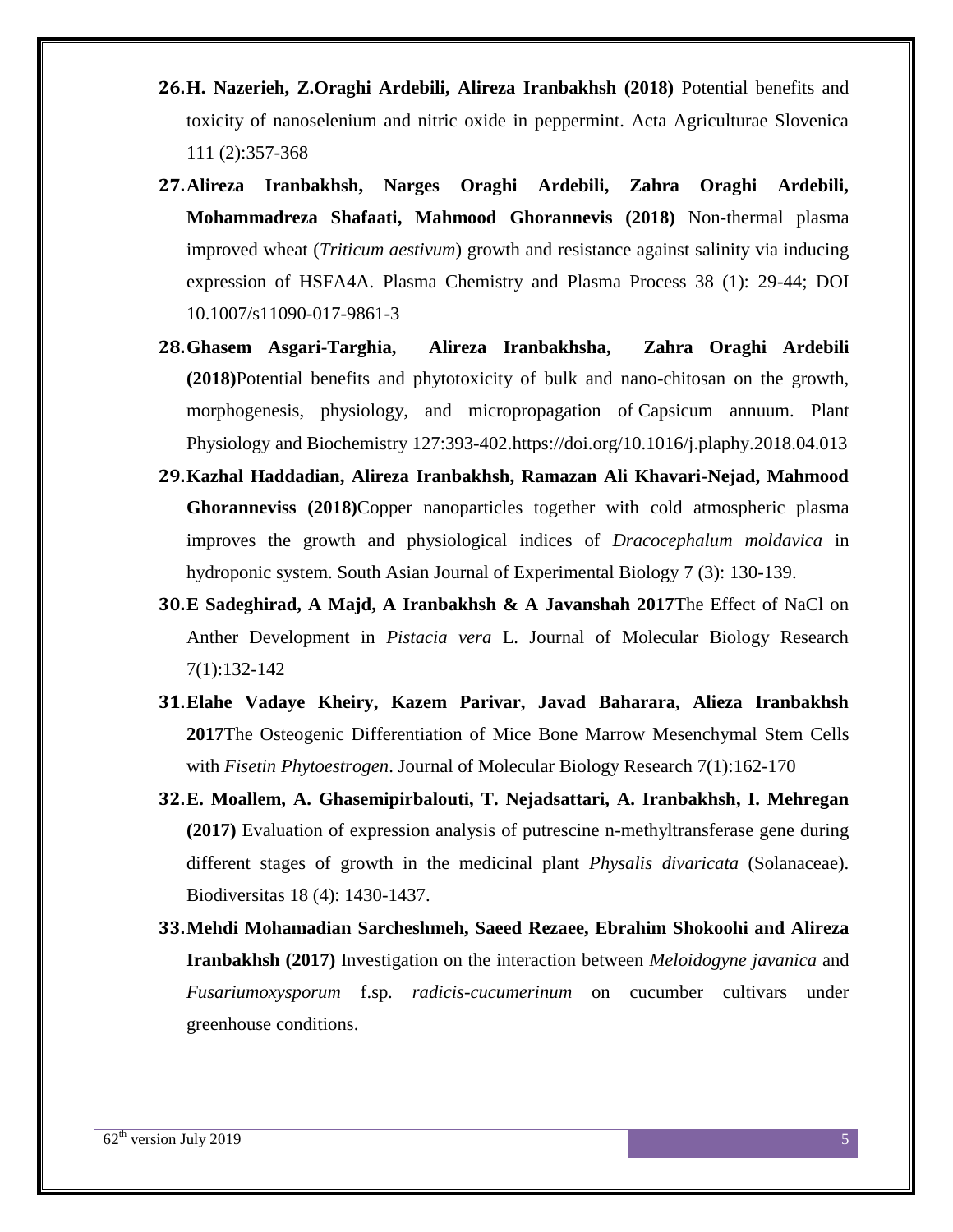- **34.M Jafari, S Saadatmand, M Zangi, A Iranbakhsh (2017)**the effect of growth regulators mepiquat chloride on the salinity resistance of the new cultivars of cotton (*Gossipium hirsutum* L) in the seedling stage, Helix in press
- **35.N. Safari, A. Iranbakhsh, Z. Oraghi Ardebili (2017)**Non- thermal plasma modified growth and differentiation process of *Capsicum annuum* PP805 Godiva in in vitro conditions. Plasma Science and Technology 19 (5): 055501
- **36.A. Iranbakhsh, M. Ghoranneviss,Z. Oraghi Ardebili, N. Oraghi Ardebili, S. Hesami Tackallou and H. Nikmaram(2017)**Non-thermal plasma modified growth and physiology in *Triticum aestivum* via generated signalling molecules and UV: plasma as a new approach to plant science, Biologia Plantarum61(4): 702–708. DOI: 10.1007/s10535-016-0699-y
- **37.Sormeh Gharehmatrossian, Popov Yu, Ghorbanli Mahlagha , Safaeian Shila, Alireza Iranbakhsh (2016)** Phytochemical and Morphological Evidences for Shikonin Production by Plant Cell Cultures of *Onosma sericeum* Willd. Brazilian Archives of Biology and Technology 59: e16160235.
- **38.Jazinizadeh, E., Zarghami, R., Majd, A., Iranbakhsh, A., Tajaddod, G.**(2015). *Invitro* production of date palm (*Phoenix dactylifera* L.) cv. Barhee plantlets through direct organogenesis. Biological Forum- An International Journal (In Press).
- **39.Babri Bonab, R., Saadatmand, S., Nazemiyeh, H., Iranbakhsh, A.R.** (2015). Alleviation Effects of Nitric Oxide on the Growth Rate and Photosynthetic Pigments and Reducing Sugar Content in NaCl-Stressed Coriander (*Coriandrumsativum* L.). J. Appl. Environ. Biol. Sci. 5(9S): 577-585.
- **40.Khaje-khaki, M., Iranbakhsh, A., Rouzbahani, A., & Baghi, M. (2014).** Evaluation of integrating mechanical and chemical methods of weeds control on yield and yield components of corn (*Zea mays* L.). *International Journal of Advanced Biological and Biomedical Research*32(4): 1168-1173.
- **41.Niakan, M., Darvishkhezri1, M., Iranbakhsh, A.,& Barzegar, A. (2013).** Changes of Sorghum growth in response to drought and allelopathy stresses. *Annals of Biological Research*. 4 (6), 18-22.
- **42.Zare, Z., Majd, A., Iranbakhsh, A.,& Mehrabian, S. (2012).** Antimicrobial activity extracts of *Lippia nodiflora L. (Verbenacea), Journal of Plant Protection Research*, 52(4), 401-403.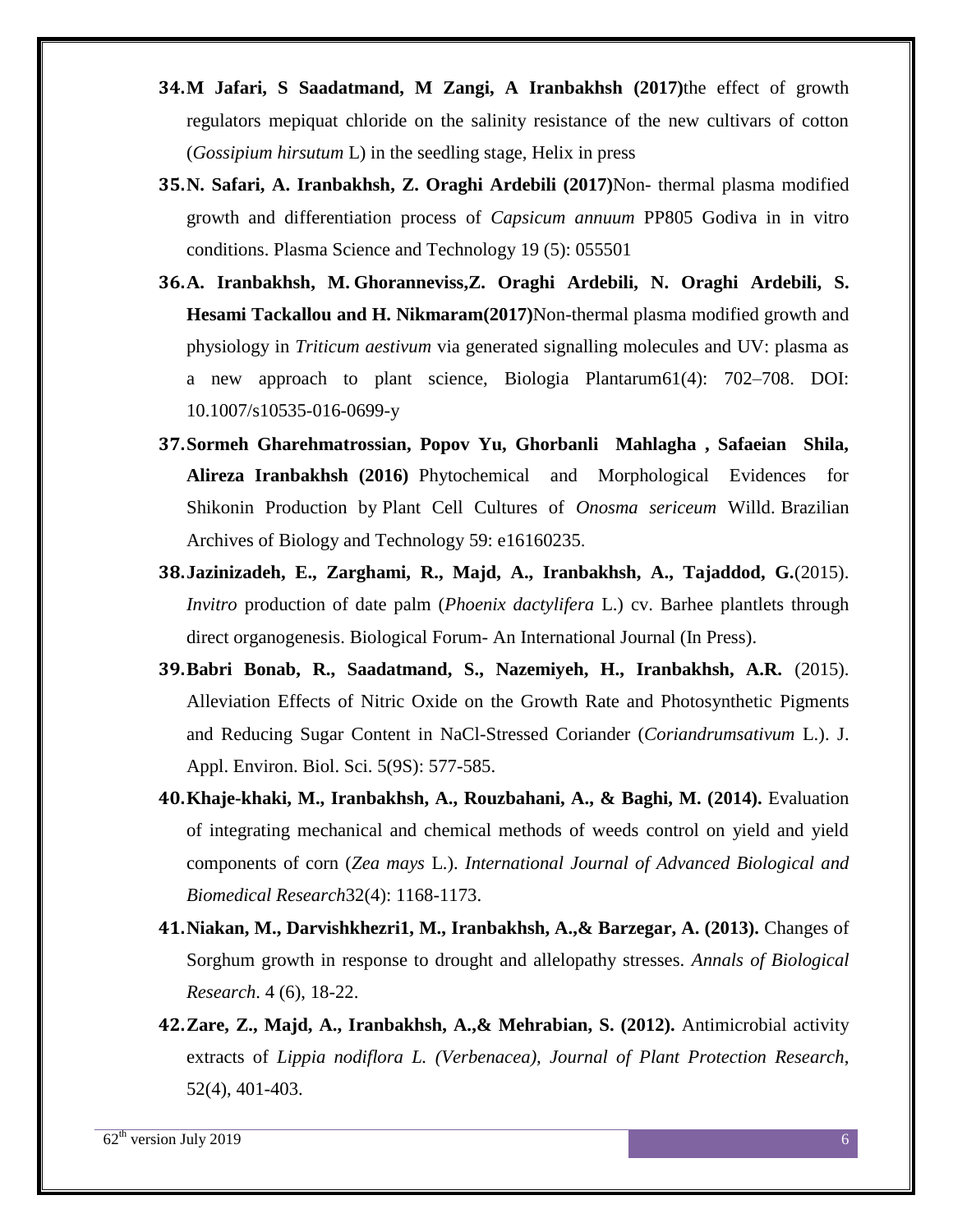- **43.Iranbakhsh, A.,Ebadi, M. & Zare, Z. (2011).**Effects of Nitrogen and Potasium on in vitro Microtuberization of Potato (*Solanum tuberosum* L*.*)Var Agria. *Australian Journal of Basic and Applied Sciences*, 5(12), 442-448.
- **44.Goodarzi, B., Iranbakhsh, A., Rezaeshirazi, R.& Khosravi, A. (2011).** The Effects of Simultaneous 7 weeks oral supplementation with antioxidant vitamin (E) and aerobic exercise on lipid peroxidation in erythrocytes after a Bout acute exhaustive treadmill exercise in rats, *Australian Journal of Basic and Applied Sciences,*5(12), 429-432.
- **45.Goodarzi, B., Iranbakhsh, A., Rezaeshirazi, R.,& Khosravi, A. (2011).** The Effect of an Eight-Week Administration of Crocus Sativus Extract and Vitamin C on Inflammatory Indices and Oxidative Stress in Wistar Rats,*Health MED* 6, 115-119.
- **46.Afshari, H., Iranbakhsh, A., Ebadi, A.G. & Abbaspour, H. (2011).** Determination of Dieldrin Residue in Some Vegetables from Damghan City Market (Semnan Province in Iran), *Middle-East Journal of Scientific Research*, 9(4), 561-565.
- **47.Afshari, H., Iranbakhsh, A., Ebadi, A.G. & Abbaspour, H. (2011).** The Survey and Measurement of Residues of DDT (Organochlorine Pesticide) in Some Consumed Vegetables form Damghan City Market (Semnan Province of Iran),*America-Eurasian Journal of Toxicological Sciences*, 3(3), 208-212.
- **48.Ebadi, M.& Iranbakhsh, A. (2011).** The induction and growth of potato (*Solanum tuberosum* L.) microtubers (Sante cultivar) in response to the different concentrations of 6-benzylaminopurine and sucrose.*African Journal of Biotechnology*,10(52), 10626- 10635.
- **49.Zare, Z., Majd. A., Nejad Sattari, T., Iranbakhsh, A.&Mehrabian, S.(2011).** The Comparative Study of Antimicrobial Activity of Leaves andFlowers Methanolic Extracts of *Lippia citriodoraH.B.K* (*Verbenacea*), *American-Euroasian Journal of Agricultural& Environmental Sciences*, 10(5), 901-905.
- **50.Iranbakhsh, A.,& Seyyedrezaei, S.H.(2011).** The Impact of Information Technology in Biological Sciences, *Procedia of Computer Science*, 3, 913-916.
- **51.Hamdi, S. M. M., Asadi, M.,& Iranbakhsh, A. (2010).** Micromorphological studies on leaf, fruit and pollen four species from*Typhaceae* (*Typha laxmannii, T. azerbaijanensis, T. minima and T. lugdunensis)* from Iran, and their Systematic significance, *Acta Biologica Szegediensis*, 54(2),117-125.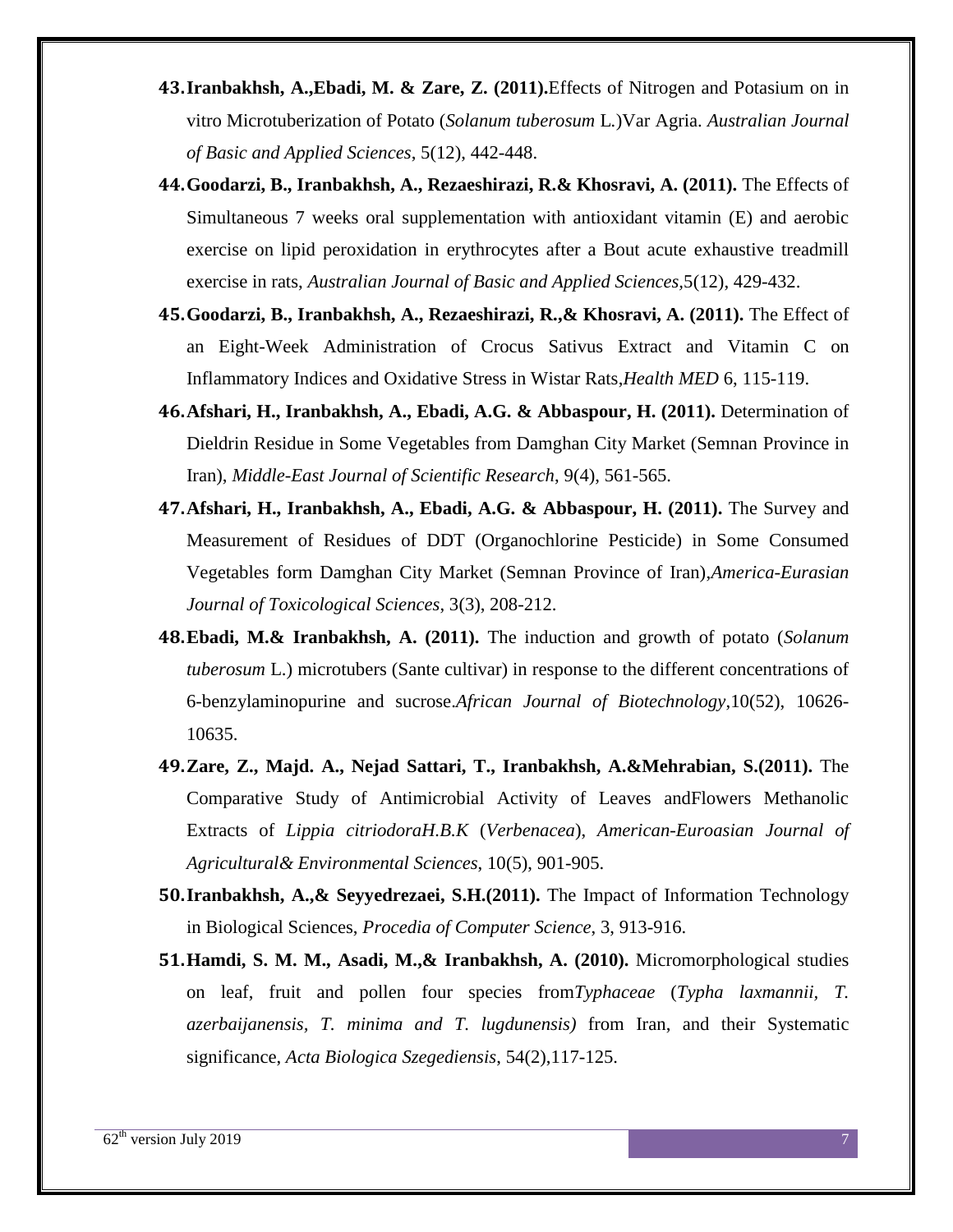- **52.Iranbakhsh, A., Ebadi, M.,& Bayat, M. (2010).** The Inhibitory Effects of Plant Methanolic Extract of *Datura stramonium* L. and Leaf Explant Callus against Bacteria and Fungi, *Global Veterinaria,*4(2), 149-155.
- **53.Farahvash, F., &Iranbakhsh, A. (2009).** Effects of tuber size and date of stem cutting on yield and yield components of Agria Potato variety in East Azerbaijan, *Journal of Horticulture and Forestry,*1(4),57-60.
- **54.Iranbakhsh, A., Ebadi, M.,& Bakhshi Khaniki, G. (2007).** The Ontogenetic Trends of Microtuber Formation in Potato (*Solanum tuberosm* L.), *Pakistan Journal of Biological Sciences*, 10(6), 843-851.
- **55.Iranbakhsh, A., Oshaghi, M. A., Ebadi, M. (2007).** Growth and Production Optimization of Tropane Alkaloids in *Datura stramonium* Cell Suspension Culture, *Pakistan Journal of Biological Sciences*, 10(8), 1236-1242.
- **56.Ebadi, M., Iranbakhsh, A., Bakhshi khaniki, G. (2007).** Shoot Micropropagation and Microtuberization in Potato *(Solanum tuberosum* L.*)* by the Semi-Continuous Bioreactor, *Pakistan Journal of Biological Sciences*, 10(6), 861-867.
- **57.Iranbakhsh, A., Oshaghi, M. A., Majd, A. (2006).** Distribution of Atropane and Scopolamine in Different Organs and Stages of Development in *Datura stramonium* L. (*Solanaceae*) Structure and Ultrastructure of biosynthesizing Cells. *Acta BiologicaCracoviansia*, 48(1), 13-18.

### **b) Published Articles in Persian**

- **1- B Zaji, R Khavarinejad, S Saadatmand, A. Iranbakhsh (2019)** Some of the morphological and physiological responses of the herbaceous plant (Dracocephalum moldavica L.) to selenium under salt stress. Plant Ecophysiological Research **Submitted**
- **2- J. Ghorbani, A. Iranbakhsh, A. Mhuzi (2019)** Social critique in the poetry of Sohrab Sepehri and its adaptation to the basic sciences. Comparative Literature Studies 36(9): 51-60
- **3- Zare, Z, Iranbakhsh, A., Ebadi, M. (2018)** effects of different concentrations of Ca and Mg on cellular changes in potato microtubes in in vitro condition. Developmental Biology Journal submitted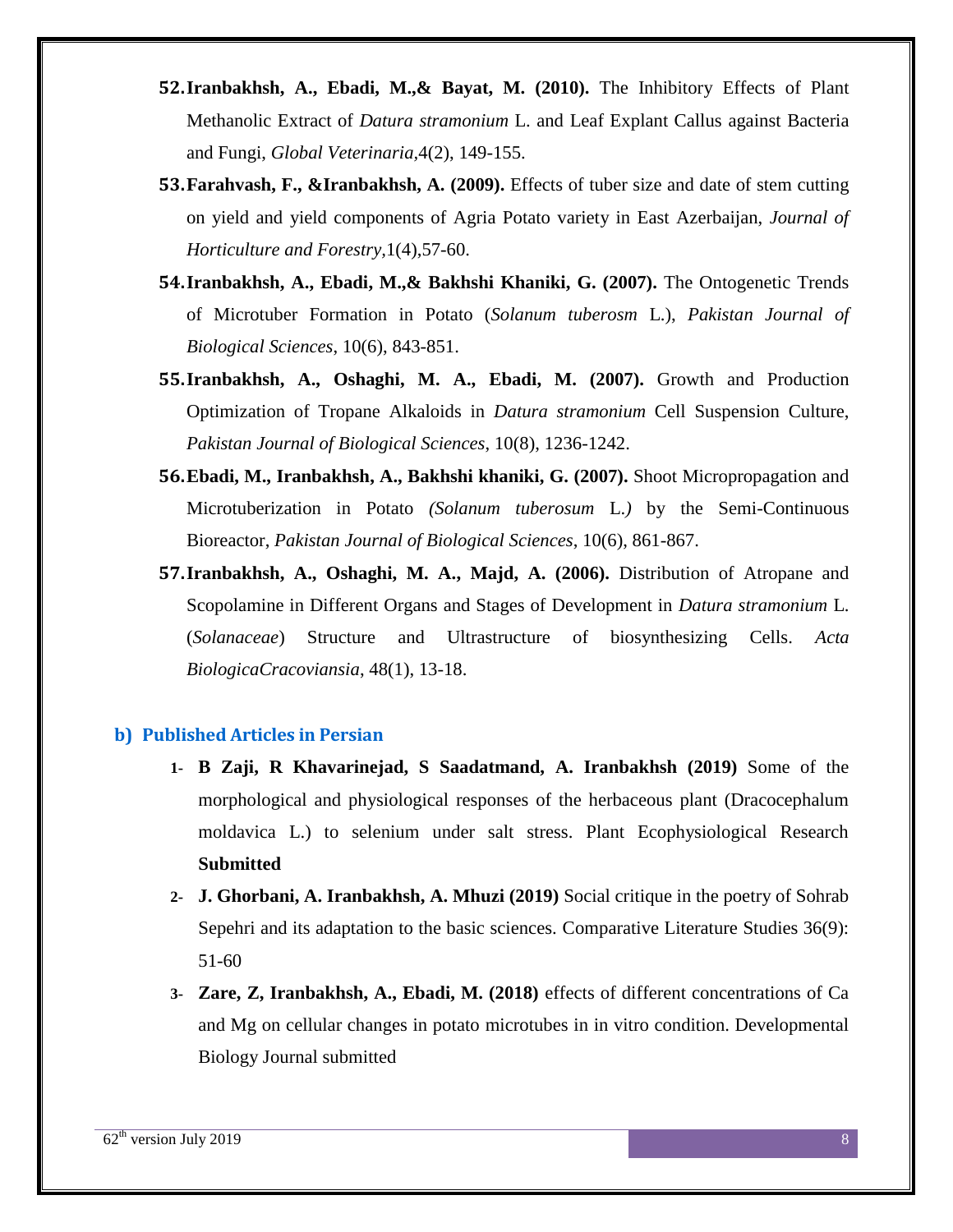- **4- L. Gazi Zadeh, P. Ehsani, A. Iranbakhsh (2018)** Structure of transgenic and nontransgenic hairy roots of Luffa cylindrical. Developmental Biology Journal 10 (2): 22-29
- **5- Haji bagheri S., Abaspour H., Enteshari S., Iranbakhsh A., Habibolahi S., 2018** the effects of mycorriza and brasiosteroids on the photosynthesis of *Pimpinella* anisum under cadmium stress. Developmental Biology Journal 10(3): 55-71
- **6- Jafari, M., Saadatmand, S. – ZANGI, M. R., Iranbakhsh, A. R. (2017)** effect of pix (mepiquat chloride) on the growth characteristics in new cultivars of cotton (*Gossypium hirsutum* l.) grown under salinity condition. Developmental Biology Journal 9 (4): 37-52.
- **7- Zamani P., Baharara J., Iranbakhsh A., Ramezani T. (2017).**The effect of silver nanoparticles covered with the *Achillea biebersteinii* plant extract on angiogenesis of chick chorioallantoic membrane. Feyz 21 (6): 553-561.
- **8- Shdiani S, J Baharara, A Iranbakhsh3, T Ramezani 2017** Investigating the effect of Sulforaphane on Angiogenesis in Chick's Chorioalantoic membrane and its antioxidantproperties. Journal of Birjand University of Medical Sciences. 24 (3): 1-12
- **9- Zamani P., Baharara J., Iranbakhsh A., Ramezani T. (2017).**The effects of scopolamine and green-synthesized silver nanoparticles on angiogenesisIn the chicken embryo chorioalantoic curve model. Developmental biology journal 3: 1-12.
- **10- Elham Moallem, Abdollah Ghasemipirbalouti, Taher Nejadsattari, Alireza Iranbakhsh, Iraj Mehregan(2017).**Variation in the amount of alkaloids in different organs of the Physalis divaticata at the end stage of flowering.Eco-phytochemical Journal of Medicinal Plants, Accepted
- **11- Hajibabaie M., Baharara J., Iranbakhsh A., Ramezani T. (2017).**The effects of silver nano-particles coated with silymarin on angiogenesis in chick chorioallantoic membrane and evaluate its antioxidant activity. Razi Journal of Medical sciences 23 (152): 54-64
- **12- Motie M, Baharara J., Iranbakhsh A. (2016).** The effects of simultaneous applications of nano-silver and electromagnetic waves of low frequency on chicken embryo. Journal of medicinal sciences, yazad university, 24(4) 317-328
- **13- Fargi Neda, Alireza Iranbakhsh,Mohammad Hamdi 2015** The anatomical studies of stem, leaf and rhizome and pollen of *Polygonatum,* in Iran. Developmental biology journal 4: 55-67.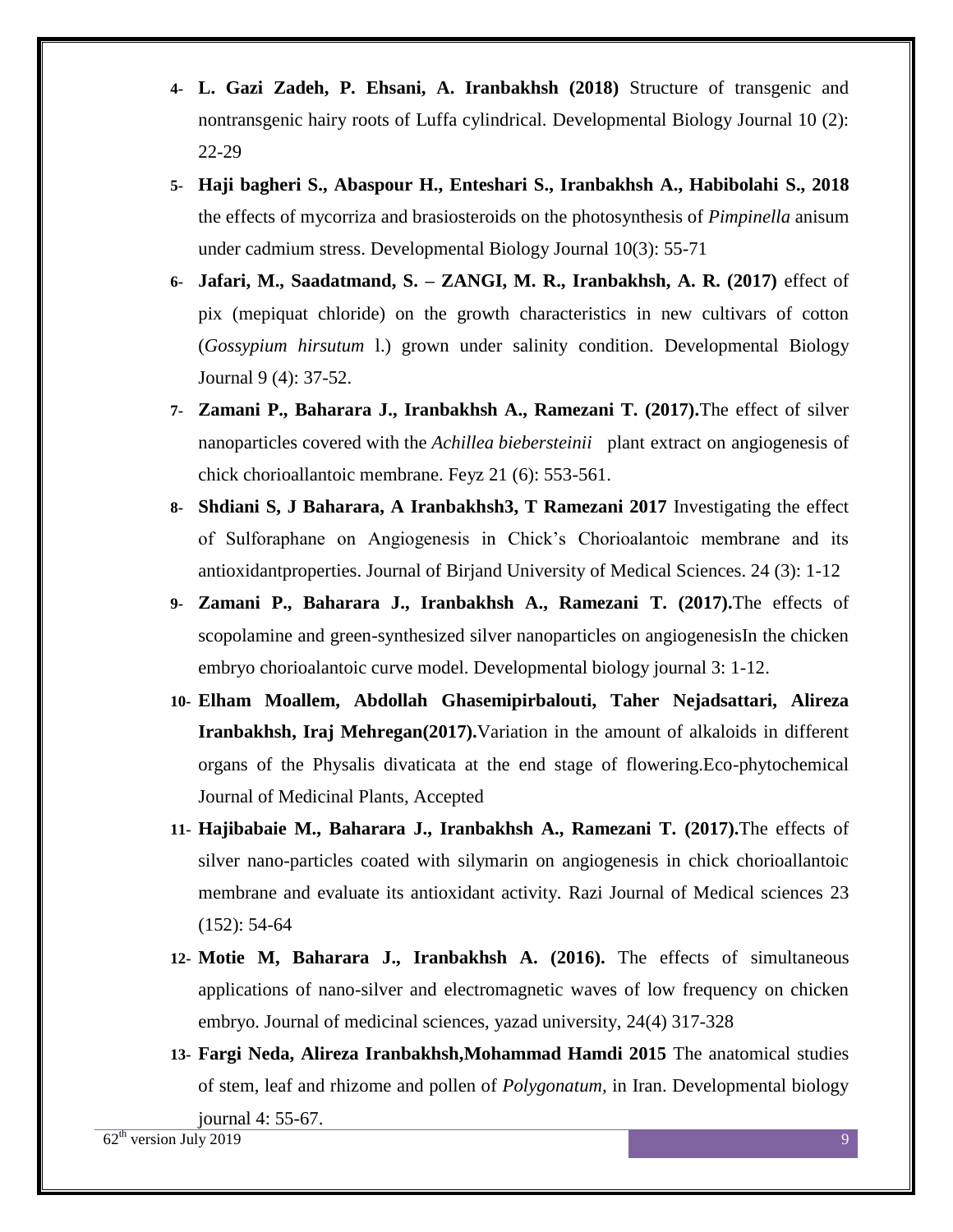- **14- Alireza Iranbakhsh, Lak N., Fahimi H. (2015).**The effect of nickel on seed germination and seedling growth of *Brassica napus*. Developmental biology journal 4(4): 31-38.
- **15- Khorasani N.,Baharara J., Iranbakhsh A., Ramezani T. (2015).**Apoptotic effects of silver nanoparticles coated with Z*ataria multiflora* leaves extract on HepG2 cell lines. Feyz 19(6): 457-467.
- **16- Safari L., Iranbakhsh A., Calagari**M.(2015). The anatomical studies of *Populous euphratica, Populous alba* and their hybrids in Karadj and Garmsar regions of Iran. Developmental biology journal6(1): 21-29.
- **17- Darvishzadeh F., Nejatzadeh F., Iranbakhsh A.**(2015). Effects of silver nanoparticles on salinity tolerance in basil plant (*Ocimum basilicum* L.) during germination in vitro. New Cellular and Molecular Biotechnology journal5(20): 63-70.
- **18- Iranbakhsh A**, **Niakan M, Hosseini S.D.**(2015). The effect of exogenous quercetin and ascorbate on Oat grown under different salinity levels. Crop Physiology Journal 24: 19-28.
- **19- Zandi S., Majd A., Iranbakhsh AR. (2014)**. The study of germination and anatomy of vegetative organs in Trifolium pretense L.Developmental biology journal 6 (4): 11- 21.
- **20- Jafari, Ak. , M., Ebrahimzadeh, Iranbakhsh, A. (2014).**Effect of different concentration of Benzyl Adenine and Kinetin on regeneration and multiplication of *Gerbera jamesoni*. *Iranian Journal of Biological Sciences Danish-Zisti Iran, 8 (2)*, 61-70
- **21- Shaki, Sh., Iranbakhsh, A., & Niakan, M. (2013).** Salicylate Effect on Some of Physiological Response of *Hibicus esculntus* in Drought Stress. *Iranian Journal of Plant Biotechnology, 8*(1), Spring, 1-7.
- **22- Abdi, E.,Iranbakhsh, A., &Motalebi, E. (2013).** Bio-fertilizersandtheinteractionof different substrates onvegetativegrowthhyssop plant (*Hyssopus officinalic* L.). *Iranian Journal of Plant Biotechnology*,7(3), Autumn, 53-63.
- **23- Jafaripoor, M., Iranbakhsh, A., & Majd, A. (2013).**Effect ofzinc chlorideandlead chlorideon germinationandseedling growthof rape (*Brassics napus* L.).*Journal of plant & Ecosystem*,9(34),Spring, 107-115.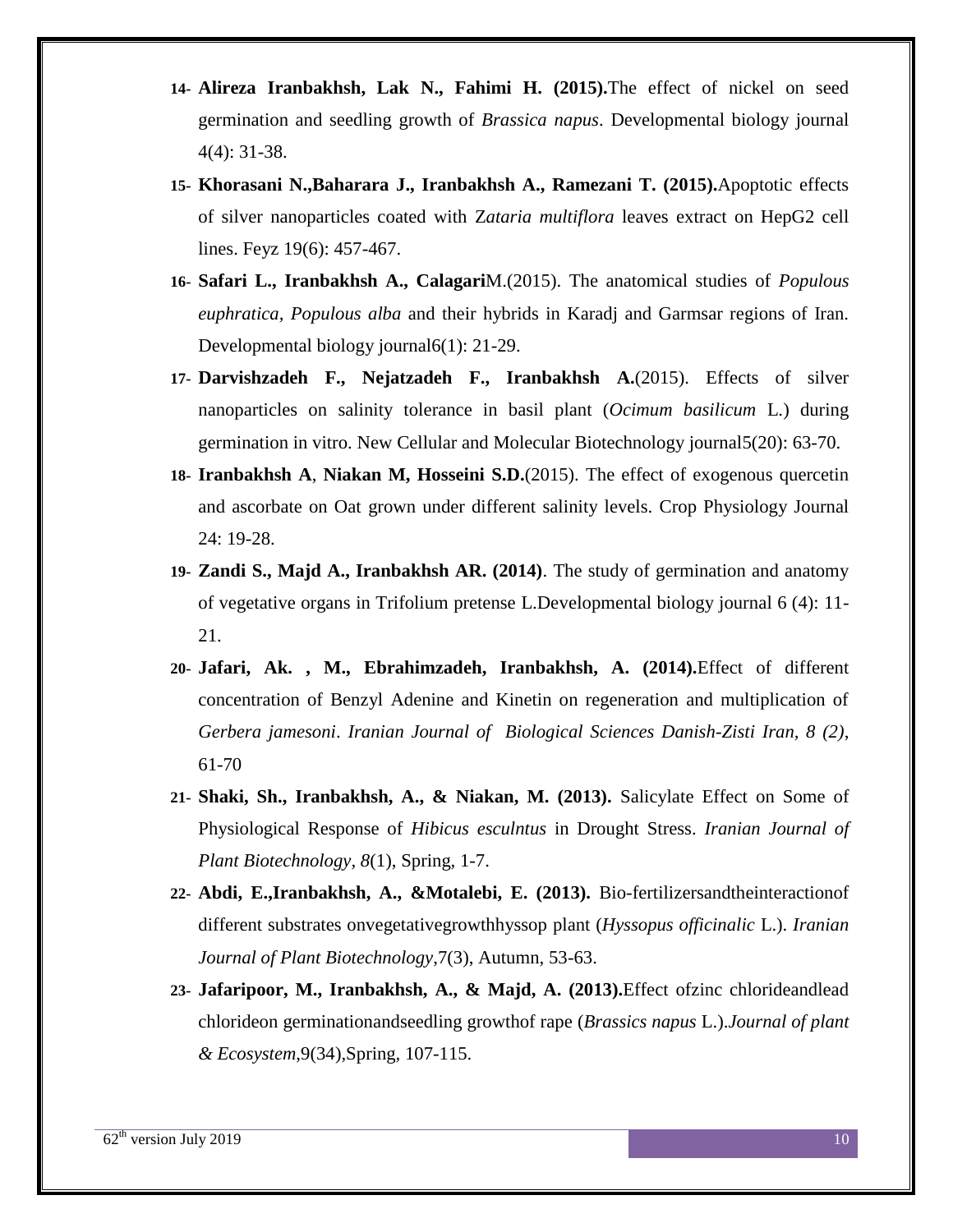- **24- Mahmoudi N., Iranbakhsh, A.,&Motalebi, E. (2013).** The study ofsymbiosiseffects ofsome of the species mycorrhizal arbuscularfungionthe vegetative functions *Salvia* plants. Iranian Journal of Plant Biotechnolgy,7(2),Summer, 59-67.
- **25- Hamdi S, M. M.,&Iranbakhsh, A. (2013).** The Micromorphology studies on Seed and Fruit of *Asparagus*species (Asparagaceae) in IRAN. *Journal of Plant Science Researches*, Islamic Azad University, Gorgan Branch, 8(1),Winter, 45-50.
- **26- Moinian, S., Iranbakhsh, A., &Bahdori, F. (2013).** Comparison of six rose genotypes in semnan. *Biology Journal of Islamic Azad University*, Garmsar Branch, 2(4), Winter, 1-24.
- **27- Jafari A., Ebrahimzadeh M., &Iranbakhsh, A. (2013).** The study of the different concentrations BAP and Kinetin on regeneration and micropropagation *Gerbera jamesonii.Iranaian Biology Science*.Islamic Azad University, Varamin Branch, 2(2), 14-22.
- **28- Hamdi, S, M. M,. Assadi, M., Iranbakhsh, A., Malekloo, M.,& Ebadi, M. (2012).**  Anatomical studies on leaf on Typhaceae in IRAN. *Taxonomy and Biosystematics* 4(2)13-22.
- **29- Mazandarani, M., Chelchelaei, Sh., Iranbakhsh, A. & Bayat,H. (2012).** Secondary metabolits analysis in plant parts of*Cichorium intybus* L. in chaharbagh mountain,northiran. *Iranian Plant & Biotechnology Journal*, 6(3), 17-25.
- **30- Iranbakhsh, A., Majd, A. & Jafaripoor, M. (2011).** Effects of Different Concentrations of Lead and Zinc on Biochemical and Physiological Properties*, Journal of Biological Sciences,* Islamic Azad University, Zanjan Branch, 4(13), 27- 35.
- **31- Iranbakhsh, A.,Ghorbanli M.,& Tandeh, N. (2011).** Anatomical studies some of *Salsola* and *Atriplex* species in the Garmsar Region, *Biology Journal of Islamic Azad University*, Garmsar Branch, 5(3), 34-41.
- **32- Naghavi, F., Iranbakhsh, A. & Majd, A. (2011).** Effects of Zinc and Lead on seedling growth of Soybean (Glycine maxL.), *Journal ofplant & Ecosystem*, Islamic Azad University, Shahr Rey Branch, 7(28), 81-97.
- **33- Iranbakhsh, A.,Ghorbanli, M. & Tandeh, N. (2011).** Micromorphological studies of the genera *Atriplex* and *Salsola* (*Chenopodiaceae*) in Garmsar area, *Journal ofDevelopmental Biology*, Islamic Azad University, North Tehran Branch, 5(3), 23-31.
- **34- Iranbakhsh, A., Majd A.,& Naghavi, F. (2011).** The Study of the effect of Lead and Zinc on seed germination and seedling growth of Soybean *(Glycine max* L.), *Journal*

*of Plant Science Researches*, Islamic Azad University, Gorgan Branch, 5(4),63-73.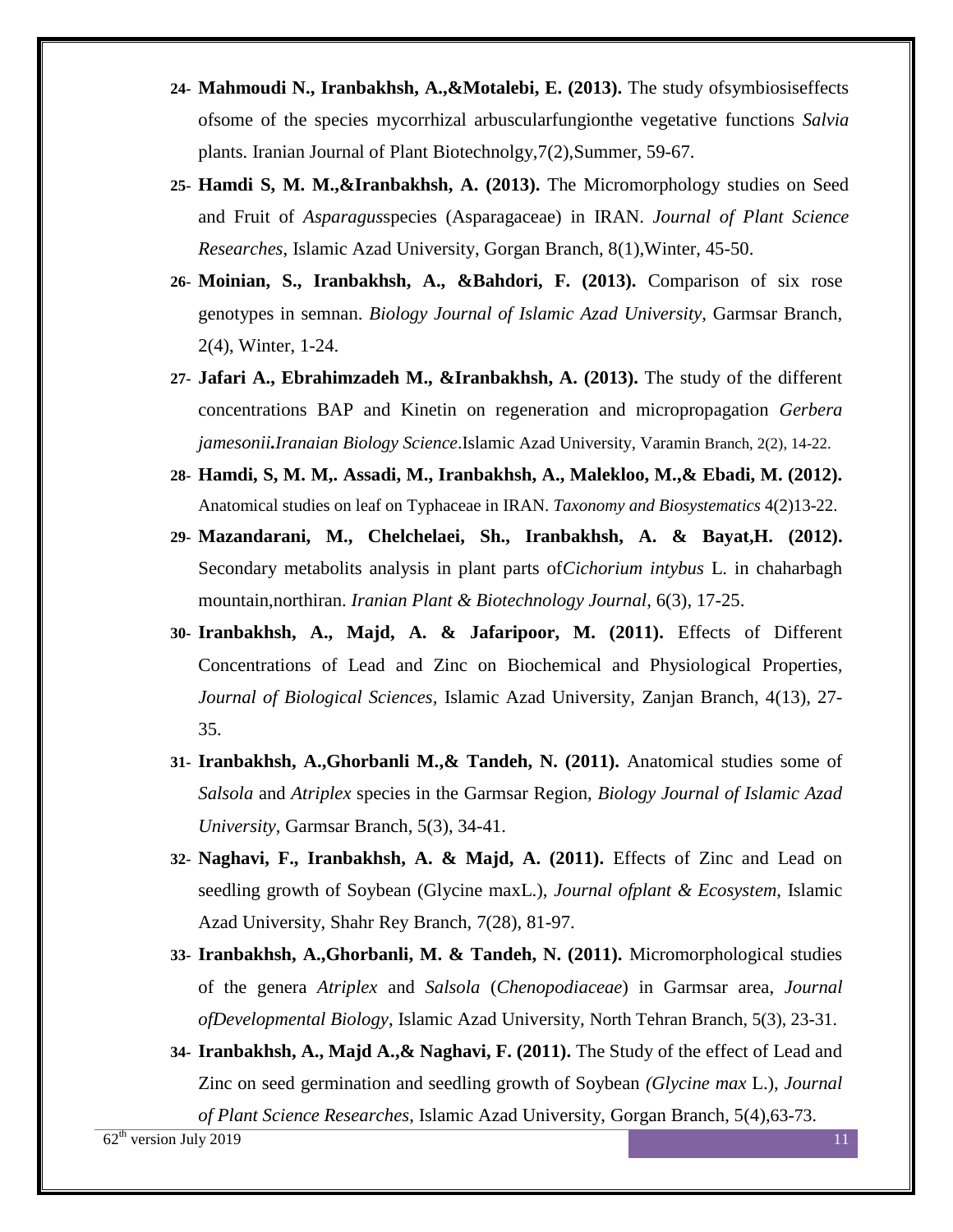- **35- Iranbakhsh, A., Ebadi, M.,& Hamdi, S. M. M. (2010).** The semi-industrial proliferation of *Saintpaulia inonata* by micropropagation method, *Journal of Developmental Biology*, Islamic Azad University, North Tehran Branch, 1(4), 1-15.
- **36- Iranbakhsh, A., Ebadi, M.,& Majd, A. (2008).** The Study on Effect of Some Growth Regulation on Vegetative Function and Production in Parthenocarpic Cucumber (*Cucumis sativa* L.) in Greenhouse, *Journal of Science*s, 66(11), 109-128.
- **37- Ebadi, M., Iranbakhsh, A.,& Bakhshi Khaniki, G. (2008).** In vitro Microtuber Enlargement of Potatoe (*Solanum tuberosum* L*.*) and Parenchyma Cells Heterogeneous Growth, *Journal of Pajouhesh and Sazandegi*, 78, Spring, 11-18.
- **38- Iranbakhsh, A., Hamdi, S. M.,& Asadi, M**. **(2008)**. Introducing the Flora of Garmsar Region in Semnan Province, *Journal of Pajouhesh and Sazandegi*, 78, Spring, 179-199.
- **39- Ebadi, M., Lari Yazdi, H., Koosha, A.,& Iranbakhsh, A. (2007).** The Study of the Different Effects of NaCl Salinity on the Trend of Ontogenic of Microtuberization of Potato, (*Solanum tuberosum L.*) Sante Cultivar*, Biology Journal of Islamic Azad University*, Garmsar Branch, 2(4), Winter, 1-24.
- **40- Iranbakhsh, A., Ebadi, M.,& Oraghi Ardebili, Z. (2007).** A study on the Response of *Datura stramonium* Seedling in Relation to Some Hormonic Treatment so as to gain access to the best Callus Formation Medium,*Biology Journal of Islamic Azad University*, Garmsar Branch, 2(5), 1-6.
- **41-Pourhabibiyan, R, Tavassoli, A., Pakravan, M., Ebadi, M.,& Iranbakhsh, A. (2007).** The Cariological Study of some species of *Consolida* (DC) S.F. Gray (*Ranunculaceae*) in Iran, *Biology Journal of Islamic Azad University*, Garmsar Branch,2(2), Summer, 1-8.
- **42- Nosrati, A., Iranbakhsh, A.,& Sabouri, M. S. (2007).** A Survey on Disoersion and Disintegration of Herbicides 2,4D and Atracin in Field Conditions, *Journal of Pajouhesh and Sazandegi*, 75, Winter, 86-96.
- **43- Iranbakhsh, A., Ebadi, M.,& Zare, Z. (2006).** Effect of Different Concentration of Macroelement on in *vitro* Potato Microtuberization, *Biology Journal of Islamic Azad University*, Garmsar Branch, 1(2), 47-60.
- **44- Hamdi, S. M. M., Iranbakhsh A., Fallahian, F.,& Dehshiri, M. M., (2006).** The Study Biosystematic of Pollen Sect. *Speciosa* of Genus *Linaria* (*Scrophulariaceae*)

in Iran, *Biology Journal of Islamic Azad University*, Garmsar Branch, 1(1), 6-11.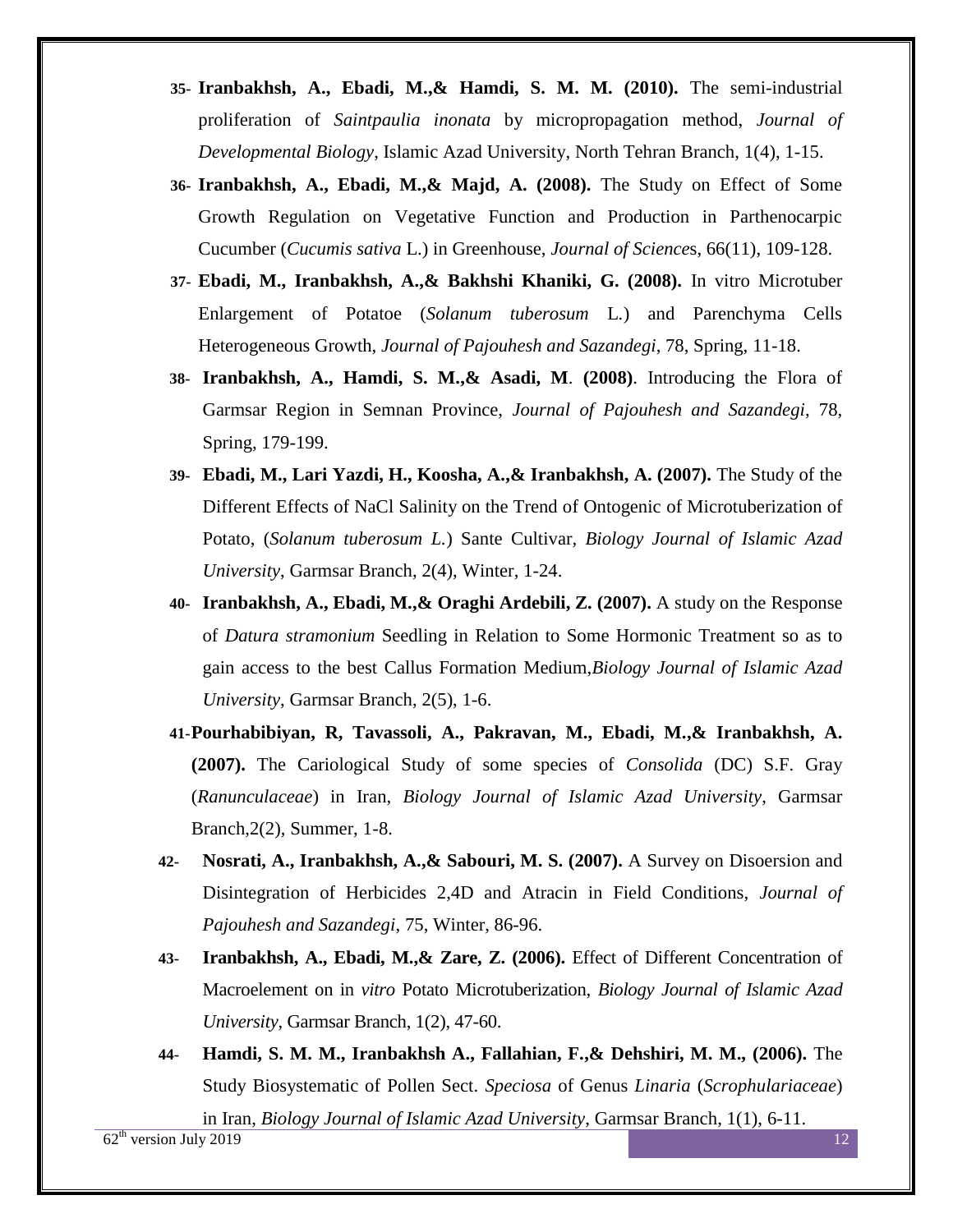- **45- Sabouri, M. S., Hoseini F., Chizari, A. H.,& Iranbakhsh A. (2006).** Analysis of Farmers and Expert's Point of View on the Role of Extension in Persian Melon Marketing in Garmsar. *Journal of New Agricultural Sciences*, 2(3). 64-76.
- **46- Iranbakhsh, A. (2004).** Growth and Production Optimization of Tropane Alkaloids in *Datura stramonium* cell Suspension Culture, *Journal of Pajouhesh and Sazandegi*, 62, Winter, 25-34.
- **47- Iranbakhsh, A., &Majd, A. (2001).** Study of Structure and Ultrastructure of Tropan Alkaloids Biosynthetic Cells in *Datura stramonium*L., *Journal of Pajouhesh and Sazandegi*, 53, Winter, 16-22.
- **48- Iranbakhash, A., &Riazi, G. (2001).** Mechanisms, Time, and Location of Biosynthesis of Tropane Alkaloids in Plants of *Solanaceae*, *Journal of Pajouhesh and Sazandegi*, 53, Autumn, 82-89.
- **49- Iranbakhsh, A., Majd A., Riazi G., & Mohammadi, E. (2000).** Structural Study of Atropine Biosynthetic Cells in *Atropa belladonna,Journal of Pajouhesh and Sazandegi*, 48, Autumn, 90-94.

## **Published Articles in Arabic**

**1- Ghorbani, J., Mahouzi A., & Iranbakhsh, A. (2015).** Verifying and Interpretation of Sohrab Sepehri's 8 book from mathematical point of view (in press).

### **c) Books**

- 1. Iranbakhsh, A., Hesami, S., S. Mehrabanifar (2018) *Origin and evolution of the cell*. Islamic Azad University Publication.
- 2. Iranbakhsh, A., Hesami, S. (2016) *Molecular mechanisms in plant adaptation*, Islamic Azad University Publication.
- 3. Iranbakhsh, A., Shafaati, M., (2016) *Molecular biology of Mycoplasma and tissue culture.*Iranian association of plant cell and tissue culture publication.
- 4. Iranbakhsh, A., Ebadi, M Oraghi Ardebili, Z., (2016) *Plant Anatomy and Morphology; third volume: reproductive organs.* Islamic Azad University Publication.
- 5. Iranbakhsh, A., Ebadi M (2016) *Plant Anatomy and Morphology; second volume: vegetative organs.*Islamic Azad University Publication.
- 6. Iranbakhsh, A., Oraghi Ardebili, Z., (2015), *Principles, Concepts and Methods in Plant Biology.* Islamic Azad University Publication.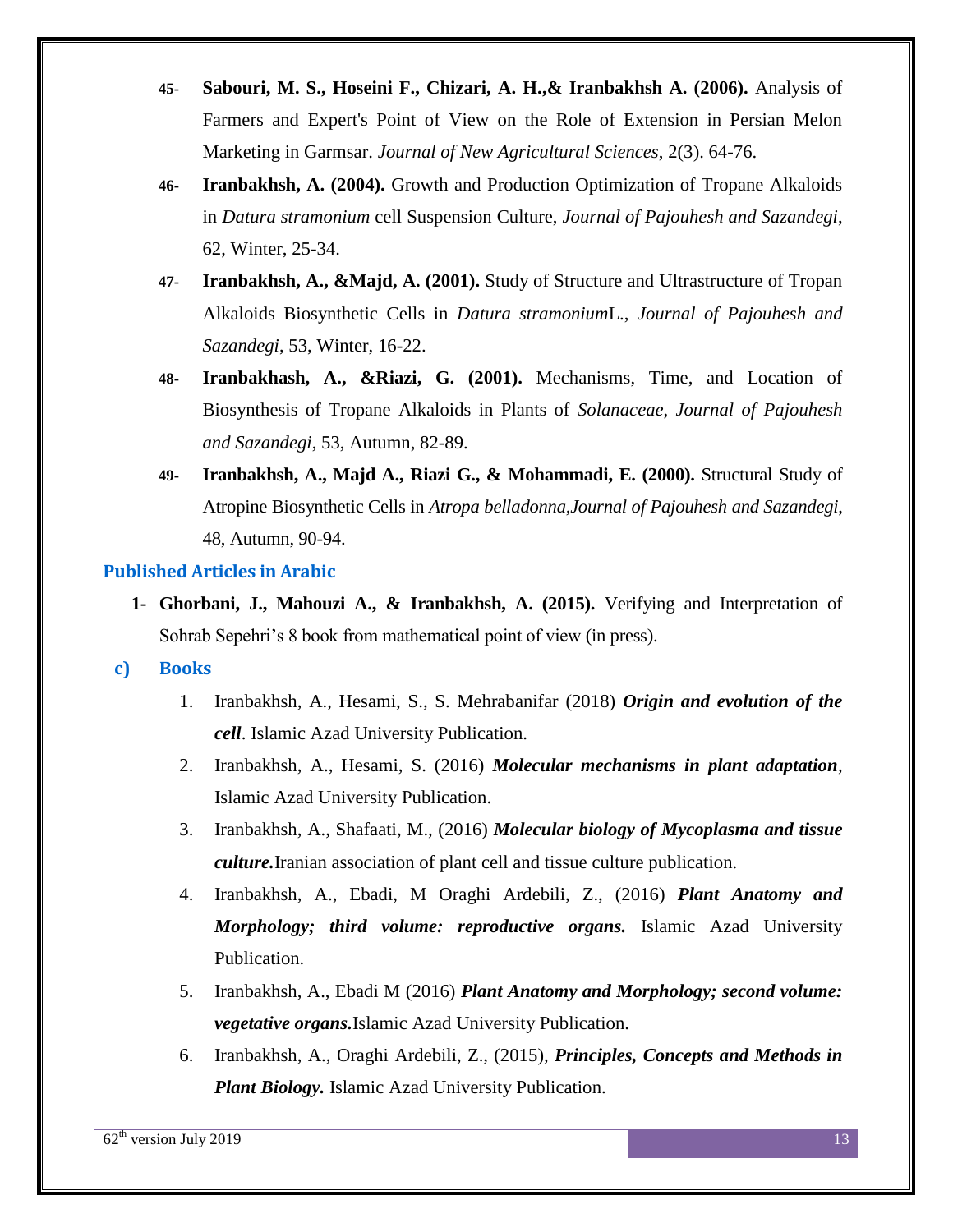- 7. Iranbakhsh, A., Hasani, Gh., &Norouzian, M.(2013). *Bio Math Art*. Islamic Azad University Publication.
- 8. Iranbakhsh, A., Ebadi, M., & Hamdi, S, M, M. (2013). *Cellular and Molecular Biology. Cytoskeleton*. Islamic Azad University Publication.
- 9. Iranbakhsh, A.,& Ebadi, M**.** (2012). *Principles of Plant Cell and Tissue Culture*(3rded.). Islamic Azad University Publication.
- 10. Iranbakhsh, A., & Nouraei, F.(2010). *An Applied Science Production*. Islamic Azad University Publication.
- 11. Iranbakhsh, A., Seyyed Rezaie, H., Mazandarani, O., & Barani, G.(2009). *English for the Students of Biology.* Rahnama Publication.
- 12. Iranbakhsh, A., & Asgharpour,H.(2008). *Principles of Biochemistry:For Students of BodyTraining and Sport Sciences,*(2nded.). Islamic Azad University Publication.
- 13. Amirjani,M.R., Iranbakhsh, A.,& Abnousi, M.(2008). *Molecular Mechanism of Photosynthesis*. Arak University Publication.
- 14. Iranbakhsh, A.,& Soheili, S.(2007).*The Mirror of Policy and Effort:A Search in Islamic Azad University*. Islamic Azad University Publication.
- 15. Ebadi, M., Iranbakhsh, A.,&Bidkhori, M.(2006). *Cellular and Molecular Biology*, *Nucleous, Cell Cycle & Cancer*. Islamic Azad University Publication.
- 16. Iranbakhsh, A., Majd, A.,&Ebadi, M**.** (2005). *Plant Anatomy Atlas(Cell & Tissues).* Islamic Azad University Publication.
- 17. Iranbakhsh, A., & Mirzaei, A. (2000).*Effect of Environmental Factors on optimized applications of Pesticides.* Islamic Azad University Publication.

### **d) Paper Presentationsin International Congresses**

- 1. **Terachem 2018** The third International Symposium on Technetium and other Radiometals in Chemistry and Medicine,  $27<sup>th</sup>$  June, Ganztägig, synthesis and evaluation of  $[2 + 1]$  Re(I)/Tc(I) complexes as isostructural optical and nuclear probes for imaging prostate cancer
- 2. 20th National &8th International Congress of Biology, 22-24 Aug, **2018**, University of **Maragheh, Iran**.The survey of female gametophyte development and effect of Sodium Chloride stress on ontogeny of flower's components in *Pistacia vera* L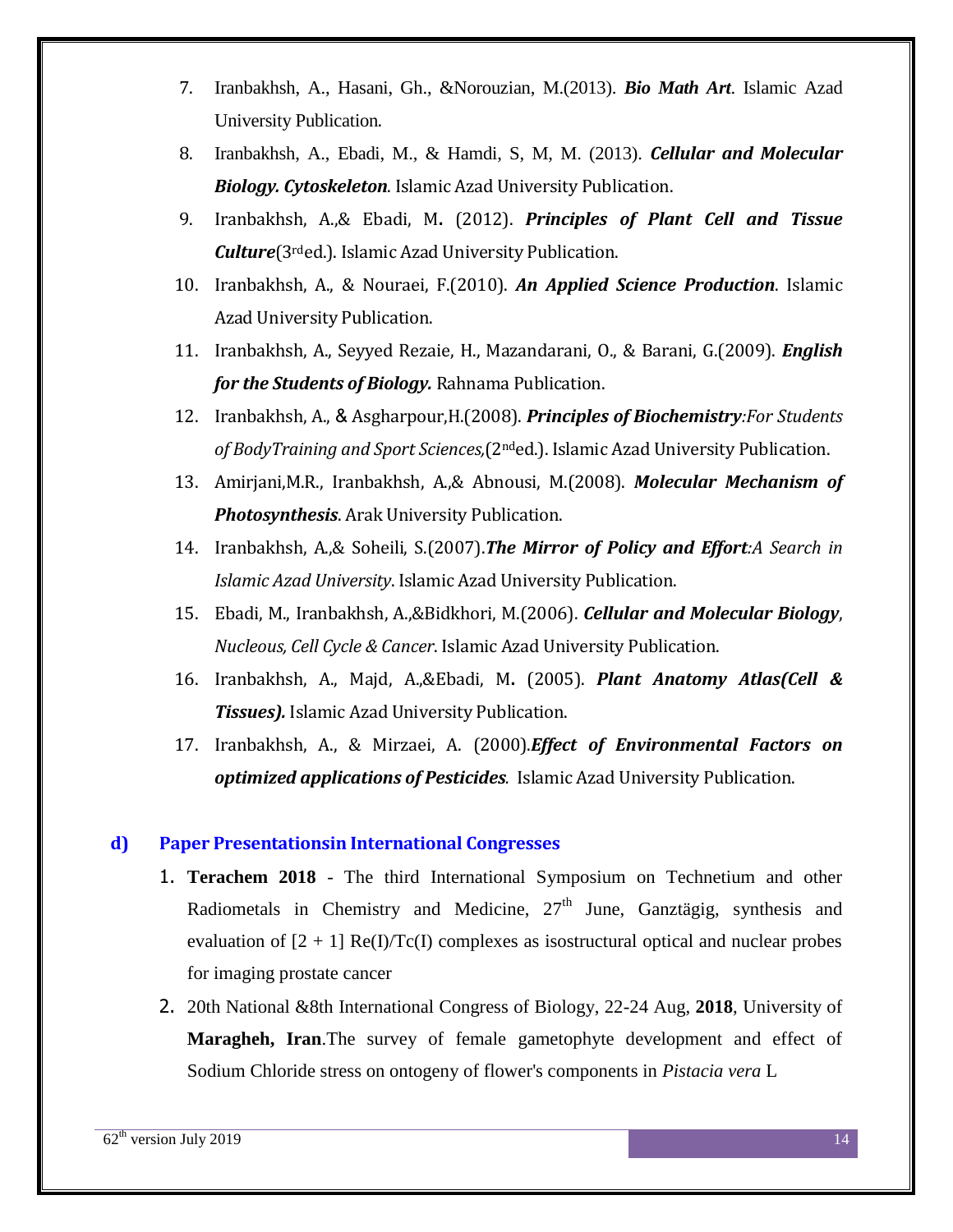- 3. The international conference ICB **Tehran, Iran, 2017,** Entitled a studu on the creation and growth of hairy root in luffa cylindrical produced by the insemination of various *Agrobacterium rhizogenenes* species by tissue culture
- 4. The international conference on Plant Research in a Changing World, **Kiel, Germany, 2017** from September 17 to 21, **Germany 2017** Entitled RNA-seq transcriptome profiling of wheat roots reveals improving effect of arbuscular mycorrhizal *Glomus mosseae* under drought stress
- 5. The international conference on Plant Research in a Changing World,**Kiel,Germany, 2017** from September 17 to 21, Entitled: Arbuscular mycorrhizal fungus "Glomus mosseae" enhances cell wall biosynthesis and growth and decreases cell wall organization in *Triticum aestivum* roots
- 6. The international conference on Plant Research in a Changing World,**Kiel,Germany, 2017** from September 17 to 21, Entitled: Accelerating effect of arbuscular mycorrhizal symbiosis on expression of the genes involved in transmembrane transport in bread wheat roots.
- 7. The international conference on Plant Research in a Changing World,**Kiel,Germany, 2017** from September 17 to 21, Entitled: synergistic effect of drought stress and arbuscular mycorrhizal symbiosis on up-regulation of the genes involved in defence response.
- 8. The 3<sup>rd</sup> International Symposium on Quality Management in Supply Chains of Ornamentals, **Kermanshah, Iran**, Entitled: The anatomical studies of *Populous euphratica, Populous alba* and their hybrids in Karaj and Garmsar regions of Iran.P. 24
- 9. The  $17<sup>th</sup>$  National &  $5<sup>th</sup>$  International Iranian Biology Conference, 2 Sept. 2012, **Kerman, Iran**, Entitled: study of effect of different levels ofMnSO<sub>4</sub> and CaCl<sub>2</sub> on cellular changesof PotatoMicrotuberization *(Solanum tubersum* L. var. Agria) in *invitro* condition*.*
- 10. The  $17<sup>th</sup>$  National &  $5<sup>th</sup>$  International Iranian Biology Conference, 2 Sept. 2012, **Kerman, Iran**, Entitled: Comparison of anti-mutation and anti-cancer activities of vegetative and reproductive organs of *Lippia citroiodora* using Salmonella
- 11.International Congress on Applied Biology, **2011**, **Mashhad, Iran**, Entitled*: 'The Study of the effects of Lead and Zinc on seed germination and seeding growth of Soybean (Glycinemax*L*.)*.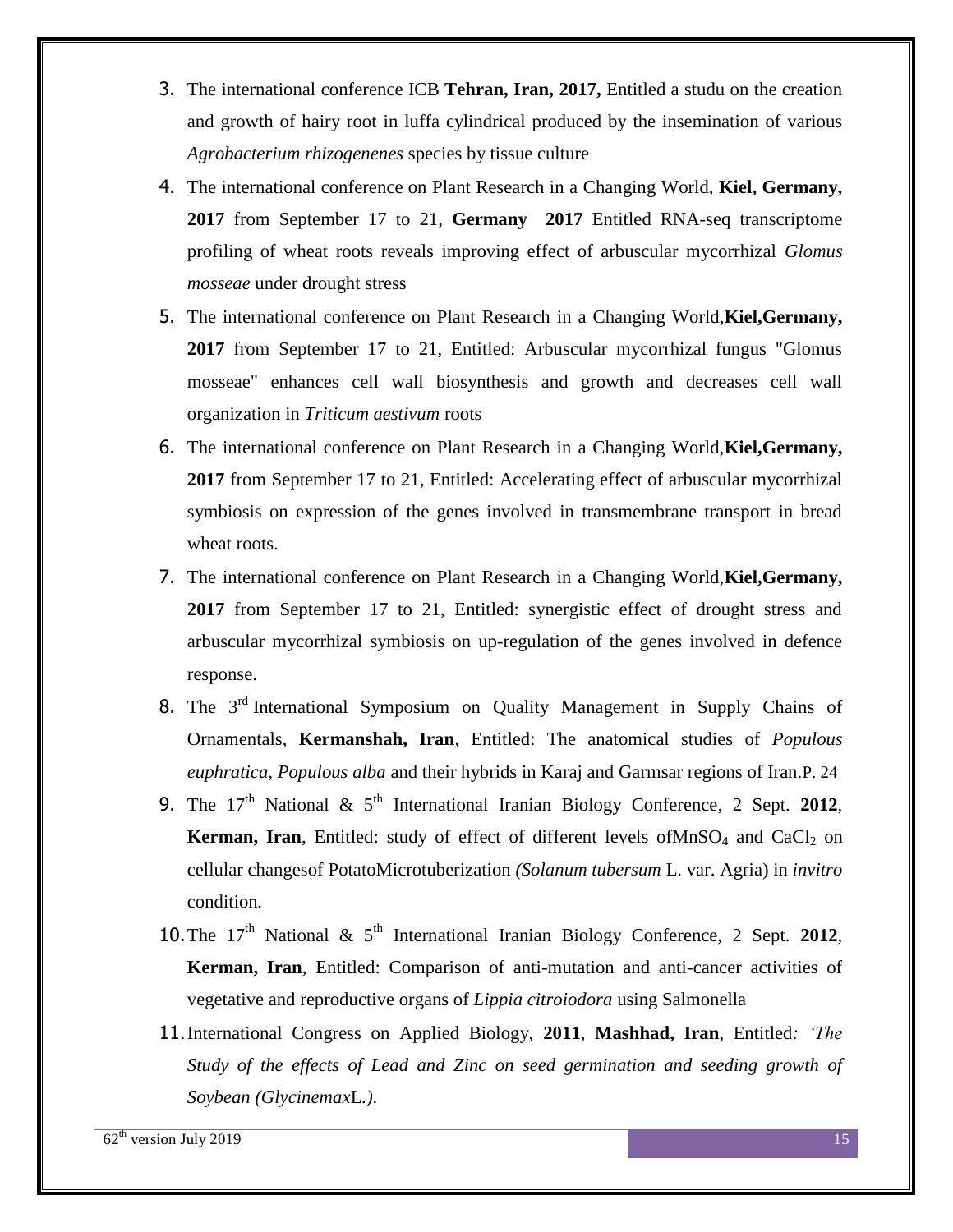- 12.International Congress on Applied Biology, **2011, Mashhad, Iran**, Entitled*: 'Study of antioxidant enzymes activity changes in avena seeding in presence of salt and quercitin'.*
- 13.World Conference on Information Technology,October06-10, **2010,Istanbul**,**Turkey**, Entitled: *'The Impact of Information technology in Biological Sciences'*.
- 14. The 4<sup>th</sup>International Conference of Biology, Ferdowsi University, September 14-16, **2010**,**Mashhad, Iran**, Entitled:*'Optimizing Soybean Tissue Culture for DREB1A Gene Transformation'.*
- 15. The 4<sup>th</sup> International conference of Biology, **September 2010, Mashhad, Iran**Entitled:*'Comparative study of Anatomical structure-ontogeny and antimicrobial activity of Two species of Lippia(Lippia citriodora , Lippia nodiflora)from verbenacea'*.
- 16. The 4<sup>th</sup>International Conference of Biology, Ferdowsi University, September 14-16, 2010, **Mashhad, Iran**, Entitled:*'Comparative study of Anatomical structure-ontogeny and antimicrobial activity of Two species of Lippia(Lippia citriodora , Lippia nodiflora)from verbenacea'.*
- 17.International Conference on Agricultural and Biological Engineering, September 23- 25, **2009**, **Amsterdam, Netherlands**, Entitled: '*The Effects of N, K in Histological Cellular Variation of Microtuberization Invitro Tissue Culture Potato (Solanum tuberosum L.)var Agria'.*
- 18.International Conference on Agricultural, Food and Nutritional Sciences, September 23-25, **2009, Amsterdam, Netherlands**, Entitled:*'Effect of Different Concentration of Macroelements on Invitro Potato Microtuberization'.*
- 19. The 2<sup>nd</sup> World Scientific Congress, Challenges in Botanical Research (BGCI), 29 June-04 July, **2008**, **Delft, Netherlands**, Entitled*: 'The Study on Effects of Some Growth Regulators on Vegetative Function and Production in Parthenocarpic Cucumber (Cucumis sativa L.) in Greenhouse'.*
- 20. The 5<sup>th</sup> International Conference on Propagation of Ornamental Plants, 5-8 September **2007**, **Sofia**, **Bulgaria,**Entitled: *'The inhibitory effects of plant methanolic extract of Datura stramonium L. and leaf explants due to call against bacteria and fungi'.*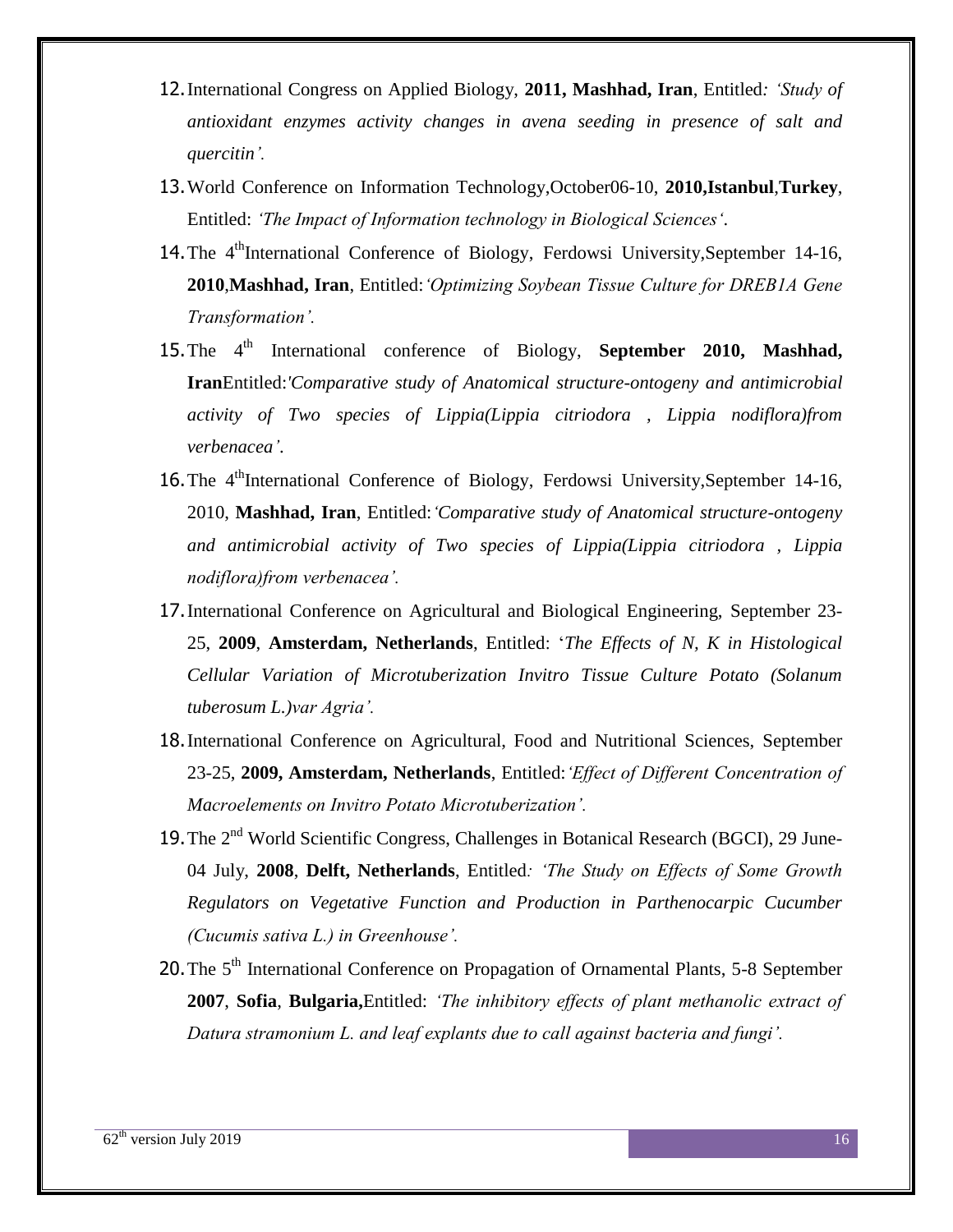- 21.5<sup>th</sup> International Conference on Propagation of Ornamental Plants, 5-8 September **2007**, **Sofia**, **Bulgaria,**Entitled: *'In vitro Microtuber Expansion of Potato (Solanum tuberosum* L*.) and Parenchyma Cells Heterogenous Growth'.*
- 22. The 11<sup>th</sup>International Congress of Plant Tissue Culture & Biotechnology, 13-18 August, **2006**, **Beijing**, **China**, Entitled: *'The Investigation of the Ontogenetic Cellular Trend of Microtuber formation in Potato'.*
- 23. The  $11<sup>th</sup>$ International Congress of Plant Tissue Culture & Biotechnology, 13-18 August,**2006**, **Beijing**, **China**, Entitled: *'The Shoots Formation and Microtuberization of Potato in Continuous and Semi-continuous Bioreactors'.*
- 24. The 2<sup>nd</sup> International Conference of Biology, 29-31 August, 2006, Tehran, Iran, Entitled: '*Introducing the Flora of Garmsar Region in Semnan Province'.*
- 25.The First International Biology Conference, 23-25 August, **2005**, **Rasht**, **Iran**, Entitled: *'Study on Some Regulators on Growth and Production of Parthenocarpic Cucumis sativus'.*
- 26.The First International Biology Conference, 23-25 August,**2005**, **Rasht**, **Iran**, Entitled: *'The some effects of the chemical and physical treatments on in vitro potato (Solanum tubersoum L.) microtuberization'.*
- 27.The XVII International Botanical Congress, 17-23 July, **2005**, **Vienna**, **Austria**, Entitled: *'Growth and production optimization of tropane alkaloids in Datura stramonium cell suspension culture'.*
- 28.The 2nd Congress on Applied Biology (International Approach), 29-30 September, **2004**, **Mashhad**, **Iran**, Entitled: *'*Studies on the Inhibition Effects of Plant Extract of *Datura stramonium* L*.* andLeafExplantdue Calli on Bacteria and Fungi'*.*
- 29.XXII International Conference on Polyphenols, 25-28 August, **2004**, **Helsinki**, **Finland**, Entitled: *'Repellent effect of extraction and essential oil of Citrus Limon and Melissa Officinalis against Main Malaria Vector, Anopheles Stephensi in IRAN'.*
- 30.International Congress of Entomology, 15-21 August,**2004**, **Queensland**, **Australia**, Entitled: *'Molecular Characterization of Different Biological Forms of Anopheles Stephensi in Iran'.*
- 31.The First International Congress of Wheat, **2002**. **Tehran**, **Iran**, Entitled: *'A Survey on the Balanced Plant Feeding on the EfficiencyIncrease in Wheat Varieties of Garmsar Region'.*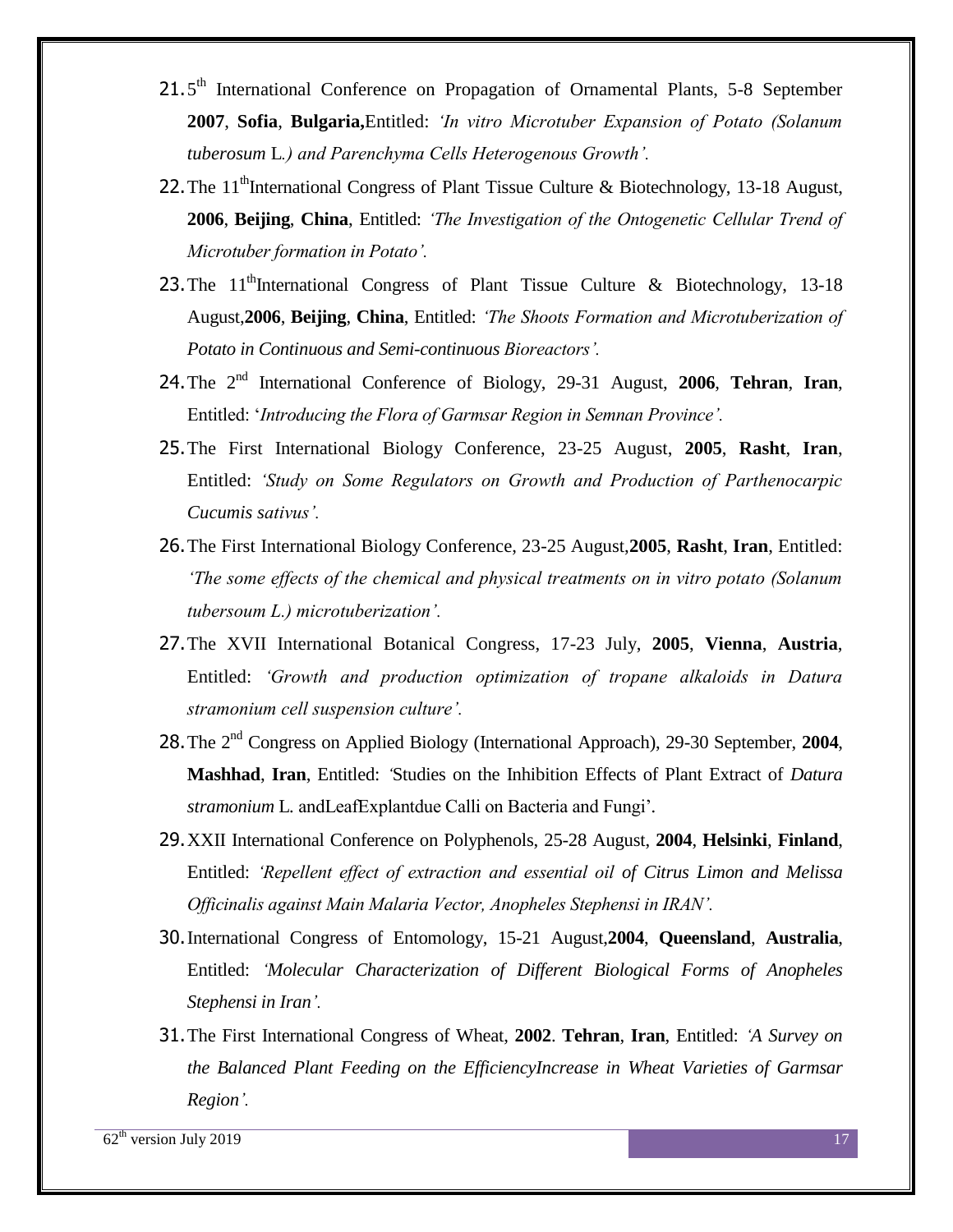- 32. The 2<sup>nd</sup> International Conference of Iran and Russia, 1-2 February 2001, Moscow, **Russia,**Entitled:*'A Study of Period, Location and Mechanisms of Tropane Alkaloid Biosynthesis in vivo and in vitro on Datura stramonium L'.*
- 33. International Congress and  $49<sup>th</sup>$  Annual Meeting of the Society for Medicinal Plant Research, 2-6 September,**2001**,**Erlengen**,**Germany**,Entitled: *'Study structure and Ultrastructure of Tropane Alkaloid Biosynthesizing Cells (Idioblasts) in Datura stramonium L. (Solanaceae)'.*

#### **e) Paper Presentations in National Conferences**

- 1. The 7th National conference on bioinformatics, **TM University, Iran,** 2018. Insilico evolution and perdiction of intra\inter space relationship and properties of antigen region 4of HA swine influenza H1N1 virus.
- 2. The 1st National conference on ecology, variation and protection of species, **Shahid Beheshti University**, 2017. The Effect of Priming with Artificial growth regulator of mepiquat chloride in Selection of salt- resistant idipotypes in Newly-Cotton Cultivars in the seedling stage with the aim of Preserving of Species and Protecting Soils in Salty and Semi-Salty Areas of Iran
- 3. The 1st National conference on plant tissue culture, Islamic Azad University, **Isfahan branch, Iran**, 2016. The effect of laser and salt on some growth parameters of meristem of potato in *in vitro*condition
- 4. The 1st National conference on plant tissue culture, Islamic Azad University, **Isfahan branch, Iran**, 2016.Effects of Culture Media on some vegetative indicators of purple coneflower in *in vitro* condition.
- 5. The 1st National conference on plant tissue culture, Islamic Azad University, **Isfahan branch, Iran**, 2016. Produced Trigonelline in hypocotyl callus of Fenugreek
- 6. The 2nd National conference on new cellular and molecular sciences, Islamic Azad University, **Parand branch, Iran**, 2015.Tannin extraction from the leaves of two oak species in North and Western of Iran.
- 7. The 2nd National conference on new cellular and molecular sciences**, Parand, Iran**, 2015. The survey of diversity in *Q. castaneifolia* and *Q. infectoria* leaves morphological, organogenesis and protein content characters in various geographical conditions in Iran.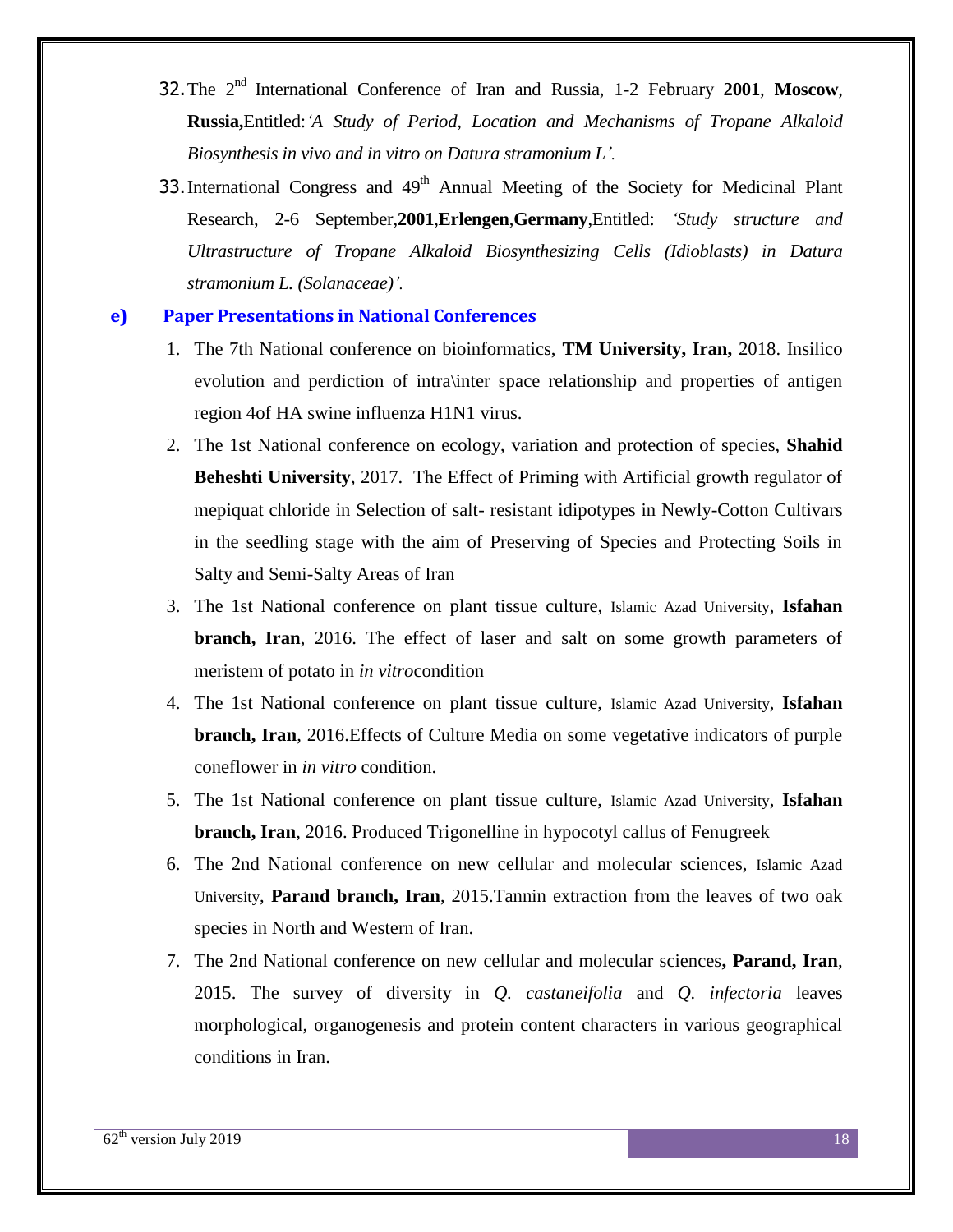- 8. National conference of passive defense in agriculture. **Qeshm Island, Iran**. 2013. The effect of a combination of mechanical and chemical weed control methods on corn yield and yield components.
- 9. National conference of passive defense in agriculture. **Qeshm Island, Iran**. 2013. The effect of a combination of mechanical and chemical weed control methods on frequency and biomass of corn weed.
- 10. The 2<sup>nd</sup> National Congress on Medicinal Plants. Tehran, IRAN. 2013. Assessment of some biochemical parameter in two Rosa damascene mill genotypes in cold weather conditions (Case StudyinSemnancity).
- 11. First National Conference onstrategies forachieving sustainable developmentin agriculture, natural resourcesand environment. **Tehran, IRAN. 2012**. Evaluation ofsomemorphologicaltraits(quantitative and qualitative) inthree genotypes ofrosedue toclimateSemnancity.
- 12. First National Conference onstrategies forachieving sustainable developmentin agriculture, natural resourcesand environment. **Tehran, IRAN.2012**. Evaluationofsomephysiologicaltraits andyieldrosefourgenotypesincold and hotweather conditions(Case StudyinSemnancity).
- 13. National Conference on Strategies Towards Sustaining Development in Agriculture, Natural Resources, and Environment Sectors, **Tehran, IRAN,2012**. entitled: Evaluating the physiological attributes in four genotypes of rose in cold and dry climate (A case study of Semnan city).
- 14. National Conference on Desert-Wetland, **Islamic AzadUniversity, Arak Branch**, **2012**, Iran, Entitled: 'The Function comparison of Rose ecotypes in cold and arid weather'.
- 15. National Conference onPharmalogical plants, **University of Sari**, **2011**, Iran, Entitled:'The study of antimutan and anticancer activity of the Lippia citriodora methanolic extract on mutant *Salmonella typhymurium* (TA100) '.
- 16. The 1st National Conference of Crisis Management and Passive Defense,**Universityof AliabadKatoul, 2010,** Iran, Entitled:'A Study on the Role of Ecologic Factors in Passive Defense and Settlement of Golestan Province'.
- 17. The 3<sup>rd</sup>National Conference of Biology and future, **Islamic AzadUniversity Garmsar Branch, 2010,** Iran, Entitled:'Semi Industrial Proliferation of African violet by Micropropagation'.

 $62<sup>th</sup>$  version July 2019 19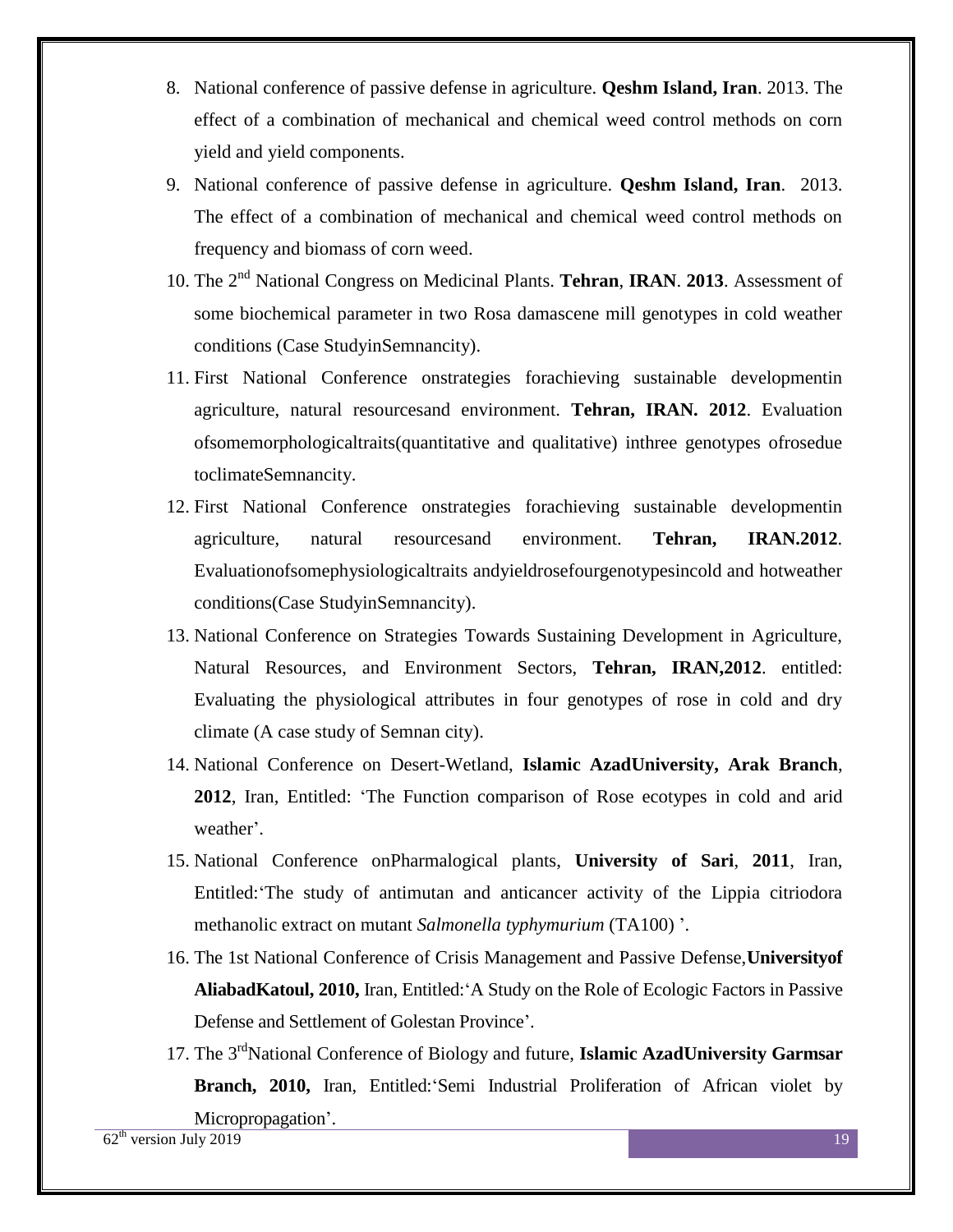- 18. The 3<sup>rd</sup>National Conference of Biology and future, Islamic AzadUniversity, Garmsar **Branch, 2010,** Iran, Entitled: 'Identification of Medicinal plants of Garmsar Central Region'.
- 19. The 11<sup>th</sup> Iranian Biology Conference, **University of Urmia**, 2003, Iran, Entitled: 'A Study on the Response of *Datura stramonium*Seedling in Relation to Some HarmonicTreatment so as to Gain Access to the Best Callus Formation Medium'.
- 20. The Congress of Military Medicine, **University of Baghyatollah**, Medical Sciences, **2002**, Iran,Entitled: 'A Survey on The Effects of Methonolic and Water Extracts of Callus Obtained from Leaf Explants and Various *Datura stramonium L.* on the Infection Generation Bacteria in the Hospitals'.
- 21. The FirstIranian Congress on Applied Biology, **Islamic AzadUniversity,Mashhad Branch**, **2001**, Iran, Entitled: 'Using the Commercial Macroelements and the Effect of Different Meristem Sections in Industrial Production of *Musa covendishii L*'.
- 22. The First Iranian Congress on Applied Biology, **Islamic AzadUniversity, Mashhad Branch**, **2001**, Iran, Entitled: 'Reproduction *Miltonia sp.*as an Ornamental Plant through Tissue Culture'.
- 23. The First Iranian Congress on Applied Biology, **Islamic AzadUniversity, Mashhad Branch**, **2001**, Iran,Entitled:'The Role of Cell and Tissue Culture Techniques in the Semi-industrial Production of Some Effective Herbal Drugs'.
- 24. The Congress of Garmsar and Stable Development, **Islamic AzadUniversity, Garmsar Branch**, **2001**, Iran, Entitled: 'A Study of Barriers and Problems of Agricultural Development in Garmsar Region'.
- 25. The Congress of Garmsar and Stable Development, **Islamic AzadUniversity, Garmsar Branch**,**2001**, Iran, Entitled: 'Industrial Micropropagation of Banana Plants in Garmsar Region'.
- 26. The Congress of Investigation on the Water Supplies of Iran Central Alborz Mountains, **University of Semnan**, **2001**, Iran, Entitled: 'Using Saline Water for Agricultural Lands of Garmsar Region'.
- 27. The 9<sup>th</sup> Iranian Biology Conference, **University of Tehran**, 2000, Iran, Entitled: 'Growth and Production Optimization of Tropan Alkaloids in *Datura stramonium* Cell Suspension Culture'.
- 28. The 6th Iranian Congress of Plant Breeding, **University of Mazanderan**, **2000**, Iran, Entitled: 'Cell Suspension Culture of *Datura stramonium* L*.* (Solanaceae)'.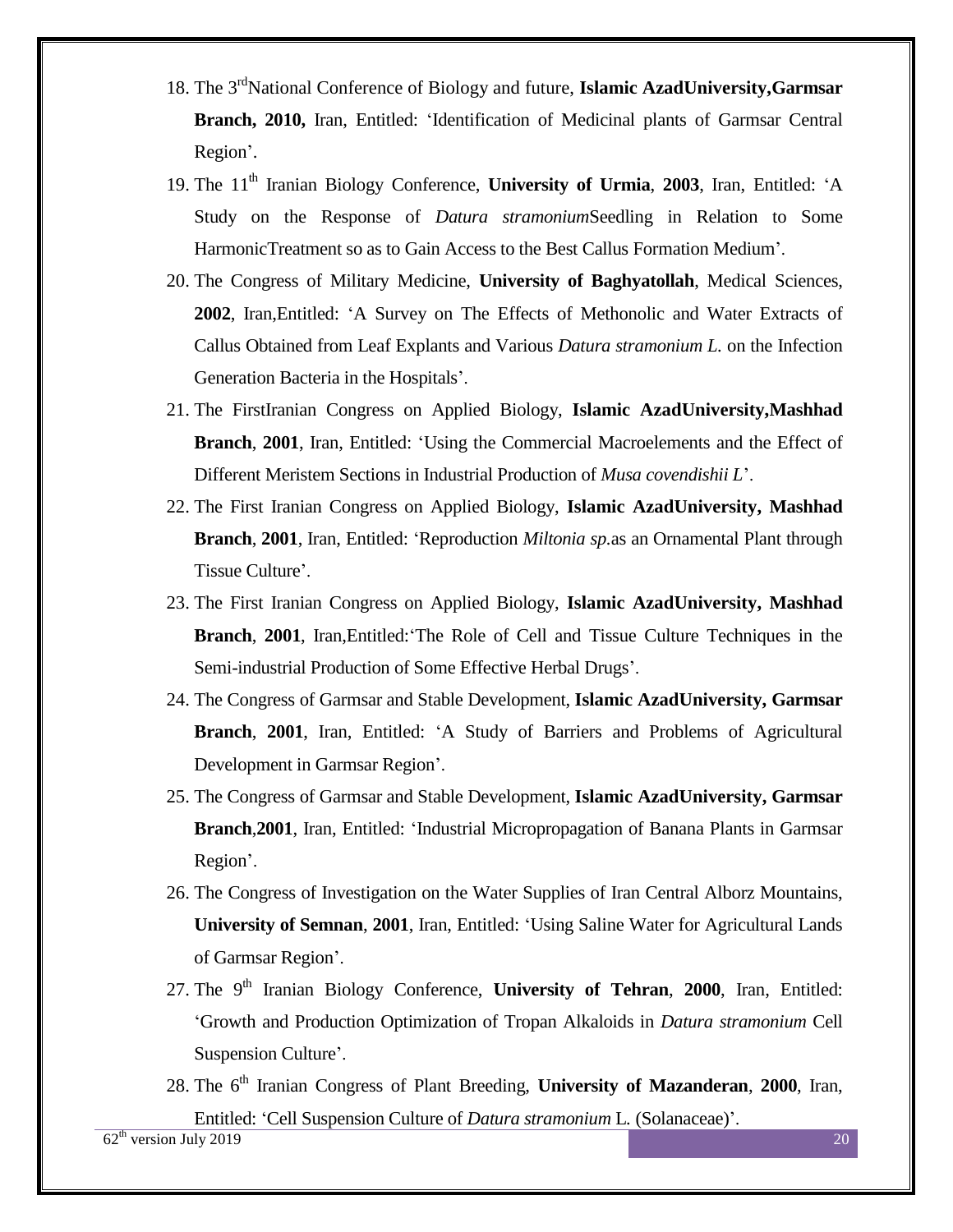- 29. The First Iranian Congress of Biochemistry and Biophysics, **University of Tehran**, **2000**, Iran, Entitled: 'Assay of Structure and Ultra Structure of Tropane Alkaloids Biosynthesis in *Datura stramonium L.*'.
- 30. The First Iranian Congress of Biochemistry and Biophysics, **University of Tehran**, **2000**, Iran, Entitled: 'Assay of the Time and Location of Tropane Alkaloids Biosynthesis in *Datura stramonium L.*'.
- 31. The 8th Iranian Biology Conference, **University of Razi**, **1999**, Iran, Entitled: 'Tissue Culture and Cell Suspension, Leaf Explant and Atropine Alkaloid Ability Biosynthetic Observation in *Datura stramonium* L*.*'.
- 32. The **Islamic Azad University,Garmsar Branch**,**1998**, Iran, Entitled: 'Biotechnology and its Application in Agriculture'.
- 33. The 6<sup>th</sup> Congress of Biology, **University of Bahonar**, 1997, Iran, Entitled: 'Effect of Environmental Factors on the Synthesizing of Atropine in Atropa belladonna Plants'.
- 34. The 4th Biochemistry Congress of Iran, **University of Babol Medical Sciences**, **1997**, Iran, Entitled: 'Studies on Structure and Ultra-structure of Cells, Synthesizing of Atropine (Idioblasts) in Atropa belladonna L. and the Effect of some Environmental Factors on Atropine Production'.

#### **4. TECHNICAL AND PROFESSIONAL SKILLS**

- $\checkmark$  Plant Cell, Tissue and Organ Culture
- $\checkmark$  Plant Cytological Techniques such as Karyotyping
- $\checkmark$  General Techniques in Plant Sciences
- $\checkmark$  Plant Micro-propagation
- $\checkmark$  Electron Microscopy
- $\checkmark$  PCR & Gene Cloning
- $\checkmark$  Plasma and plant biology
- $\checkmark$  Production of Secondary Metabolitesby Biochemical Engineering

### **5.Registered genes in GenBank (NCBI)**

1- [Astragalus strictus strain IRI1397 small subunit ribosomal RNA gene, partial sequence;](https://www.ncbi.nlm.nih.gov/nuccore/MK583670.1) 660 bp linear DNA; Accession: MK583670.1; GI: 1585097816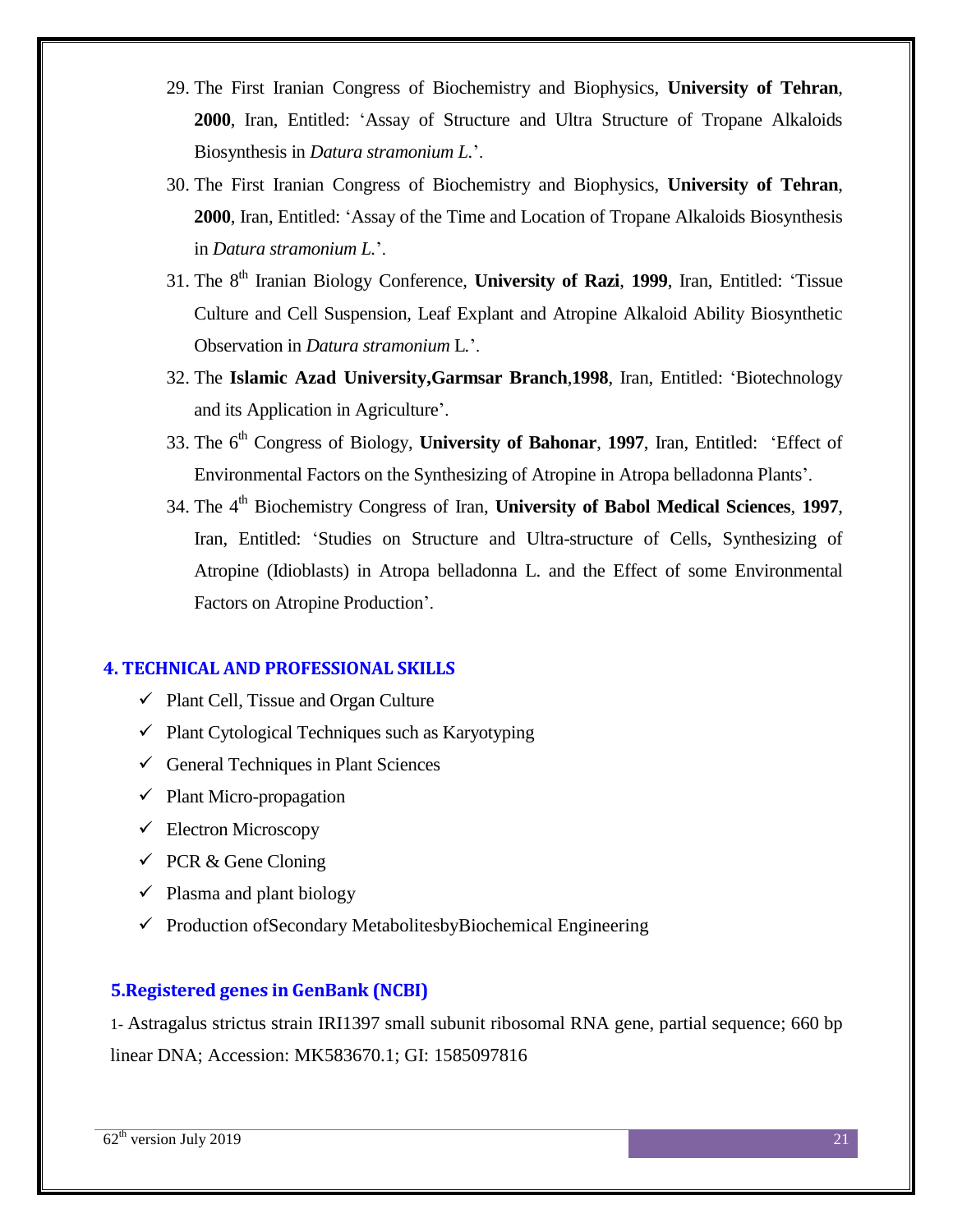2- [Bacillus amyloliquefaciens strain IRI\\_1396 16S ribosomal RNA gene, partial sequence.](https://www.ncbi.nlm.nih.gov/nuccore/MF407521.1) 1,036 bp linear DNA; Accession: MF407521.1; GI: 1213392209

3- [Nanobacterium sp. Persian TH hmb 16S ribosomal RNA gene, partial sequence;](https://www.ncbi.nlm.nih.gov/nuccore/KX156617.1) 1,290 bp linear DNA; Accession: KX156617.1; GI: 1041562790

4- [Micrococcus sp. strain IRI16 16S ribosomal RNA gene, partial sequence;](https://www.ncbi.nlm.nih.gov/nuccore/MF805137.1) 941 bp linear DNA; Accession: MF805137.1; GI: 1274591583

5- [Nanobacterium sp. Persian THR hmb 16S ribosomal RNA gene, partial sequence;](https://www.ncbi.nlm.nih.gov/nuccore/KX156618.1) 1,452 bp linear DNA; Accession: KX156618.1; GI: 1041562802

#### **6. REGISTERED INVENTIONS**

- **1.** Mashhadban, S., &Iranbakhsh, A. (2016). Multipurpose wheelchair. (Gold Medal, Seoul international Invention fair).
- **2.** Iranbakhsh, A., Amiri, N., Bakhtiyari, A. 2016 production of Enriched confection with herbal active ingredients.
- **3.** Iranbakhsh, A., Amiri, N., Bakhtiyari, A. 2016 production of the food precursor enriched with herbal and microbial active ingredients with anti-depressant and antistress characteristics based on *Borage officinalis.*
- **4.** Iranbakhsh, A., Amiri, N., Bakhtiyari, A. 2016 herbal-enriched natural cream based on *Rosa damascene*.
- **5.** Iranbakhsh, A. (2015) the production of an effective ointment for treatment of burns by Typha extract.
- **6.** Iranbakhsh, A., Tayar, Y., & Ebrahimi, M. (2015). Enriching the quality of vermicompost manure and increasing the production of *Elsenia Foetida* earthworm through industrial method using electric machines.
- **7.** Khaje, A., Iranbakhsh, A., & Tayar, Y. (2011). The advanced vein pump by smart material system. (Gold Medal, ITEX 2011, Kuala Lumpur, Malaysia).
- **8.** Mashhadban, S., & Iranbakhsh, A. (2011). All-round wheelchair. (Silver Medal, The 2<sup>nd</sup>Olympiad of Inventors, Originators, and Innovators, Islamic Azad University, Khorasgan Branch, Isfahan, Iran).
- **9.** Khaje, A., & Iranbakhsh, A. (2011).Developed Botanical Vascular Pump with Nanomicrostructure.(Bronze Medal, The 2ndOlympiad of Inventors, Originators, and Innovators, Islamic Azad University, Khorasgan Branch, Isfahan, Iran).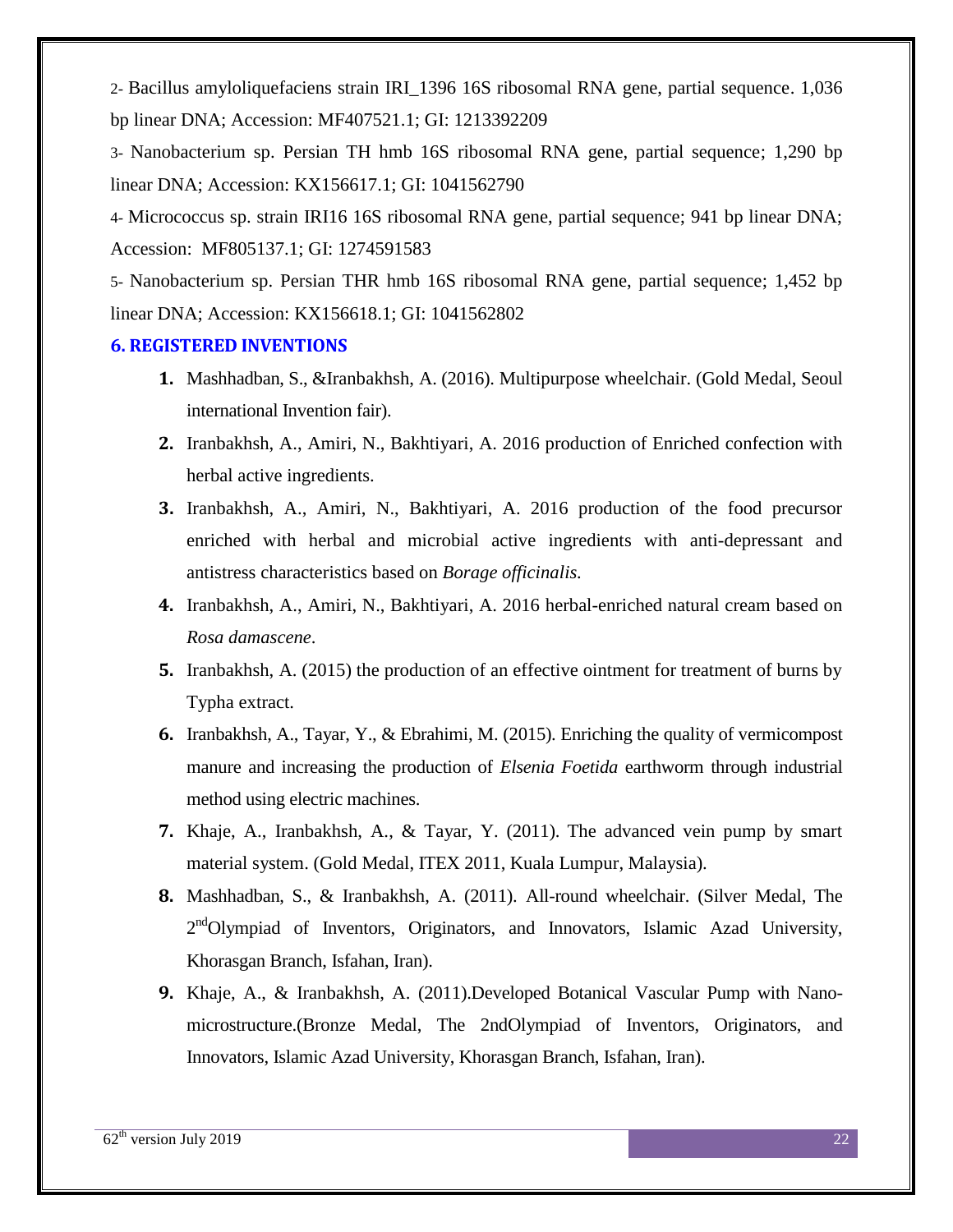**10.**Iranbakhsh, A.,& Tayar, Y.(2011).Vertical Green Area. (Bronze Medal, The 2nd Olympiad of Inventors, Originators, and Innovators, Islamic Azad University, Khorasgan Branch, Isfahan, Iran).

## **7. PROFESSIONAL MEMBERSHIPS AND ACTIVITIES**

- $\checkmark$  Supervisor of Dissertations in Postdoctoral Program in Science and Research Branch, Islamic Azad University
- $\checkmark$  Member of editorial board in journal of nanostructure in chemistry.
- $\checkmark$  Member of editorial board in journal of environmental plant physiology, Gorgan.
- $\checkmark$  President of the 2<sup>nd</sup> national Congress of new Cellular and Molecular biology
- $\checkmark$  Chairman of the arbitration committee invention (Biology and Environment) of Islamic Azad University
- $\checkmark$  Board member of IMA Karate style of Iran 2015
- $\checkmark$  Secretary of the Committee on the development of stem cell technology
- $\checkmark$  Member, The Council for Organizational Ranking and Promotion of Islamic Azad University
- $\checkmark$  Official expert in National Standard Organization of Iran.
- $\checkmark$  Member of the Scientific Committee of the Congress of natural products
- $\checkmark$  President of the National Conference on "The role of agriculture in the resistant economy" Roudehen university (2014)
- $\checkmark$  Academic Chairman of the National Conference on "Nano- from synthesis to industry" science and research branch, Islamic Azad university (2017)
- $\checkmark$  President of the First International Congress of epics of politic and economy, Rudehen university (2014)
- $\checkmark$  Head of Biology Major in Measurement and Admittance vice Presidency of Islamic Azad University. Since February 2015
- $\checkmark$  Member, Strategic Council for Research and Technology in Islamic Azad University (IAU) since April 2014
- $\checkmark$  Member, Specialized Committee of Biology in the Council for Educational and Academic Planning of Islamic Azad University (IAU) Since April 2014
- $\checkmark$  Head, Department of Quran and Biology, Scientific Association of Quran and Iran's Scientific Evolution Since 2013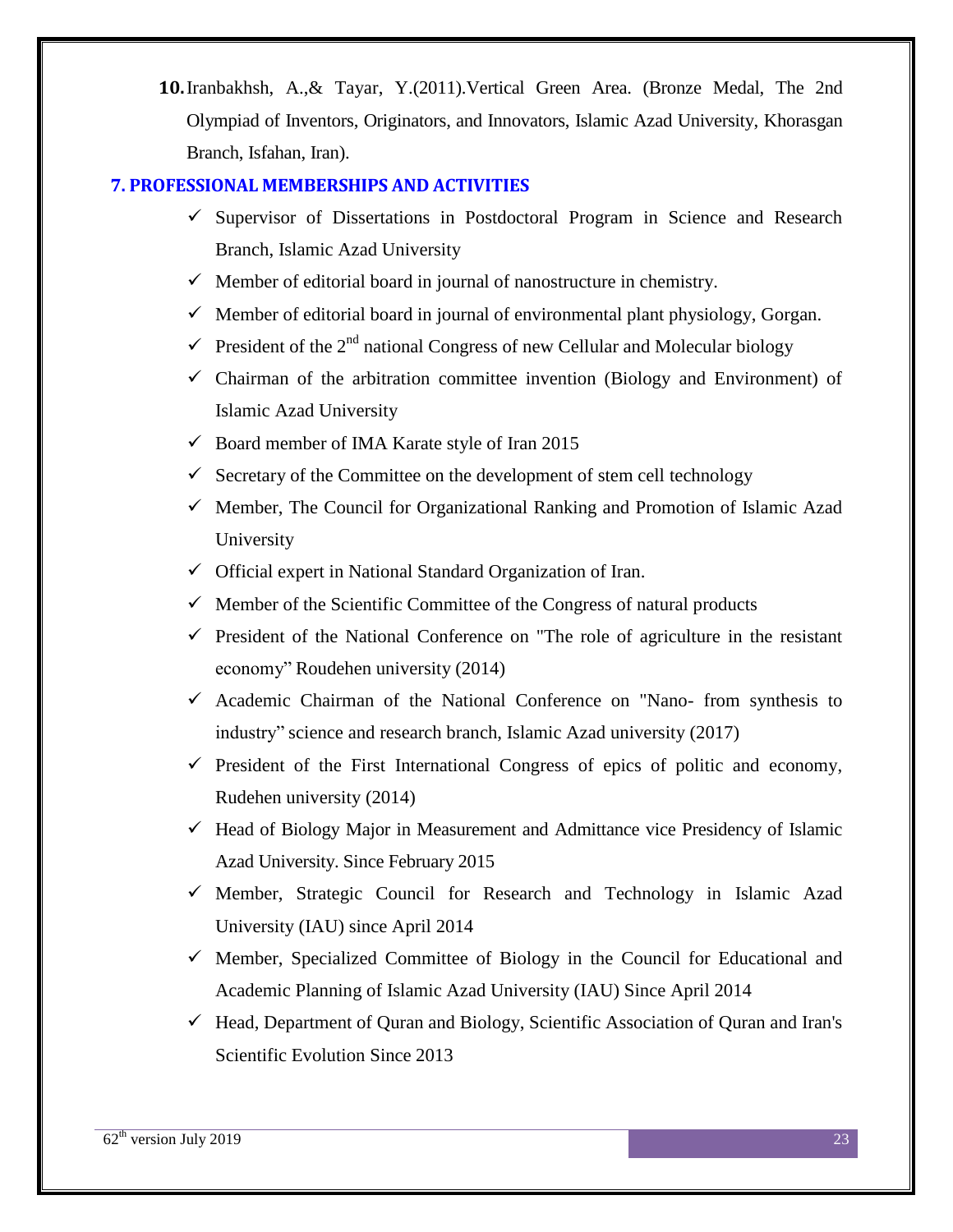- $\checkmark$  Head, Basic Sciences referee Committee, International Festival of Inventors, Initiators, and Innovators, April 2014, Shiraz, Iran.
- $\checkmark$  Member, Research Council of Eastern Tehran Police Reinforcement Since 2013
- $\checkmark$  Head, the Council for Educational and Academic Planning of Islamic Azad University (IAU), Since 2013.
- $\checkmark$  Chairman, Basic Sciences Committee of Iran's Young Researchers Club & Elites. Since 2013.
- $\checkmark$  Co-founder and member, The Iranian Plant Cell and Tissue Culture Association (accredited by the Iranian Ministry of Science, Research, and Technology) Since 2012.
- $\checkmark$  Founding member and president of the Iranian Plant Cell and Tissue Culture Association (accredited by the Iranian Ministry of Science, Research, and Technology) since 2012.
- $\checkmark$  Board member of the Iranian Biology Association, since 2017.
- $\checkmark$  Board member of the international Free Fighting Association FK1
- $\checkmark$  Director, IAU Tehran Province Recruiting Committee in Sciences, since 2012
- $\checkmark$  Member, Specialized Committee for the Department of Chemistry and Biology in the Board of Surveyors,Since 2012.
- $\checkmark$  Member, Central Council of IAU Publication Office, Since 2012
- $\checkmark$  Member, Specialized Committee in IAU Provincial Development Committee, since 2012
- $\checkmark$  Editorial Director, Scientific Journal of Plant Cell and Molecular Biology, published by IAU Garmsar Branch, since 2005.
- $\checkmark$  Member, Referee Committeefor Selecting Top Researchers in Islamic Azad University, 2012.
- $\checkmark$  Member, RefereeCommitteefor the 3<sup>th</sup> Olympiads of Inventors of Islamic Azad University, 2012.
- $\checkmark$  Member, Strategic Council for Olympiads of Inventors, Originator and Innovators, Islamic Azad University, 2010 to 2012.
- $\checkmark$  Secretary, Verification and Promotion Committee of Islamic Azad University, Region 10.
- $\checkmark$  Head,Researchand Technology Committee of Islamic Azad University, Region 10 (Golestan &Semnan Province), 2009 to 2012.

 $62<sup>th</sup>$  version July 2019 24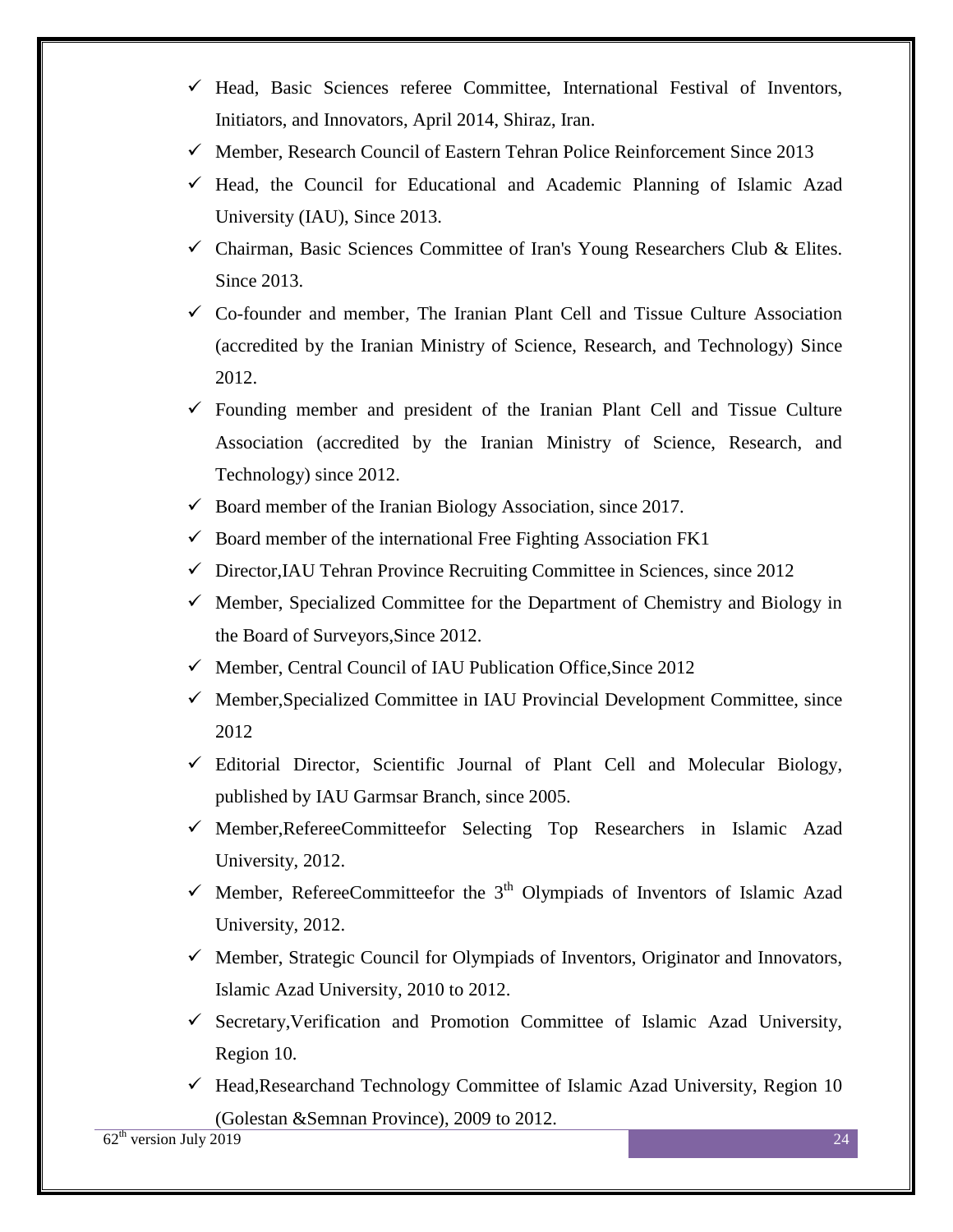- $\checkmark$  Associate Professor and Senior Lecturer, Department of Biology at Islamic Azad University, Aliabad Katoul Branch.
- Member of Editorial Board*,*Journal of Horticulture and Forestry.
- $\checkmark$  Scientific advisor and member of the editorial board of Pooyesh Rahbordi-Expediency Council
- $\checkmark$  Editor-in-chief, The Iranian Plant and Biotechnology Journal at Islamic Azad University, Garmsar Branch.
- $\checkmark$  Establishing and Utilizing Seven Different Laboratories including Chemistry, Soil Science, Aggregation, Entomology, Plant Diseases, Herbarium, Surveying and Topography in the University of Garmsar, Department of Plant Sciences.
- $\checkmark$  Planning and Establishing a Research Farm and Greenhouse in the University of Garmsar.
- $\checkmark$  Conducting four Research Projects as the first author
- $\checkmark$  Production of Herbals Drugs Using Cell and Tissue Culture.
- $\checkmark$  Planting Soya in Garmsar Region and Study on the Microbial and Chemical Treatments on Increasing of Yield.
- $\checkmark$  Effect of Some Growth Regulators on the Vegetative Growth and Production of Cucumber Plant.
- $\checkmark$  Flora of Garmsar Region.
- $\checkmark$  Supervisor, M.S.andPh.D. Theses in Tehran Islamic Azad University, Sciences and Research Branch, 2004 to date.
- $\checkmark$  Supervisor, 79 B.S. Thesesat Islamic Azad University, Garmsar Branch, 1998-2007.
- $\checkmark$  Member of Young researchers and elite club in Islamic Azad University.
- $\checkmark$  Member of the judgment committee of the 4<sup>th</sup> international festival of inventors, initiators and innovators, April 2015

## **8. ADMINISTRATIVE ACTIVITIES**

2019-05-15 Head of the Faculty of Basic Sciences, Science and research branch, Islamic Azad University

2015- Present President of the Organizing Committee of service prices in the Laboratory and workshop network of Islamic Azad University

2015- Present President of the Education Committee of Vision and elite Expediency Council

2015- Present Head Professional of department of plasma-biology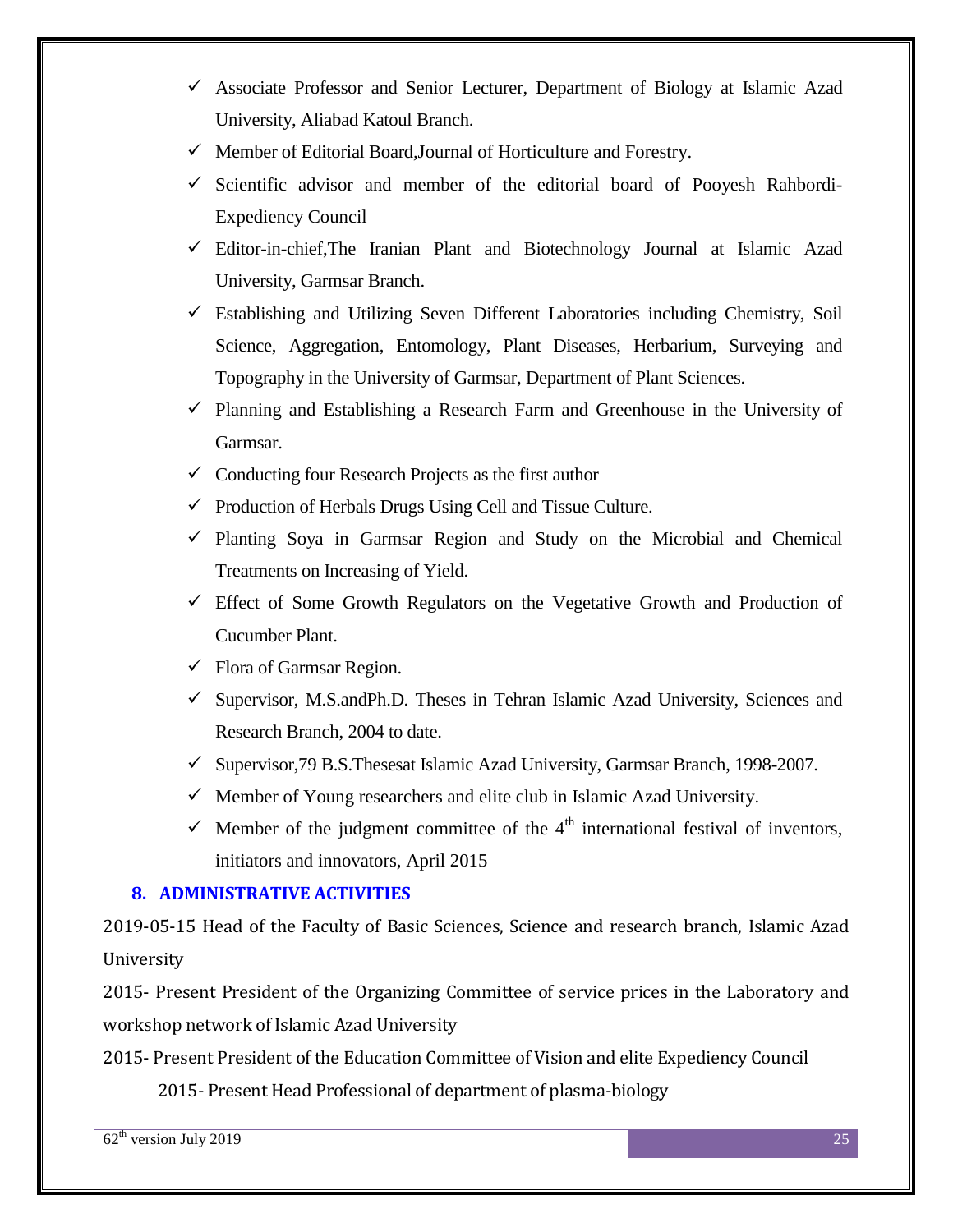2015- Present Secretary of the Special Committee on Stem Cell Technology Development 2015- Present Staff member of international congress of Hafez of Islamic Azad University

| 2015 - Present     | Head of selection panel of the third scholars festival in laboratory |
|--------------------|----------------------------------------------------------------------|
| and workshop filed |                                                                      |
| 2015 - Present     | Policy council director of Development in Laboratory Network         |
| 2014 - Present     | Director-General for the Development of Laboratory Networks in       |
|                    | <b>Islamic Azad University</b>                                       |
| 2014 - Present     | Head of Islamic Azad University's technical committee for            |
|                    | issuance of technical justification for purchasing laboratorial      |
|                    | equipment.                                                           |
| 2014 - Present     | Member of Decision making council in 69th and 70th Central           |
|                    | <b>Council Session of Islamic Azad University</b>                    |
| $2012 - 2014$      | Chancellor, Islamic Azad University, Roudehen Branch                 |
| $2009 - 2012$      | Head, Research and Technology Committee of Islamic Azad              |
|                    | University, Region 10                                                |
| $2011 - 2012$      | Member, Strategic Council of the Centre for Advanced Science         |
|                    | and Technology (CAST), Golestan and Semnan Provinces                 |
| $2007 - 2012$      | Chancellor, Islamic Azad University, Aliabad Katoul Branch           |
| $2005 - 2007$      | Educational Affairs Vice-chancellor at Islamic Azad University,      |
|                    | Garmsar Branch                                                       |
| 2000-2002          | Head of Department of Plant Sciences in the Islamic Azad             |
|                    | University, Garmsar Branch                                           |
| 2005               | Editor-in-chief, Scientific Journal of Biology - Plant and           |
|                    | Biotechnology at Islamic AzadUniversity, Garmsar Branch              |
| 2005 - Present     | Member of Editorial Board, Scientific Journal of Biology at Islamic  |
|                    | Branch, Gorgan<br>Azad<br>University-<br>Garmsar<br>Branch,<br>and   |
|                    | <b>TehranNorth Branch</b>                                            |
| 1998 - 2004        | Member, Research Committee of the University of Garmsar              |
| 2003-2004          | Member, Educational Committee at Islamic Azad University,            |
|                    | Garmsar Branch                                                       |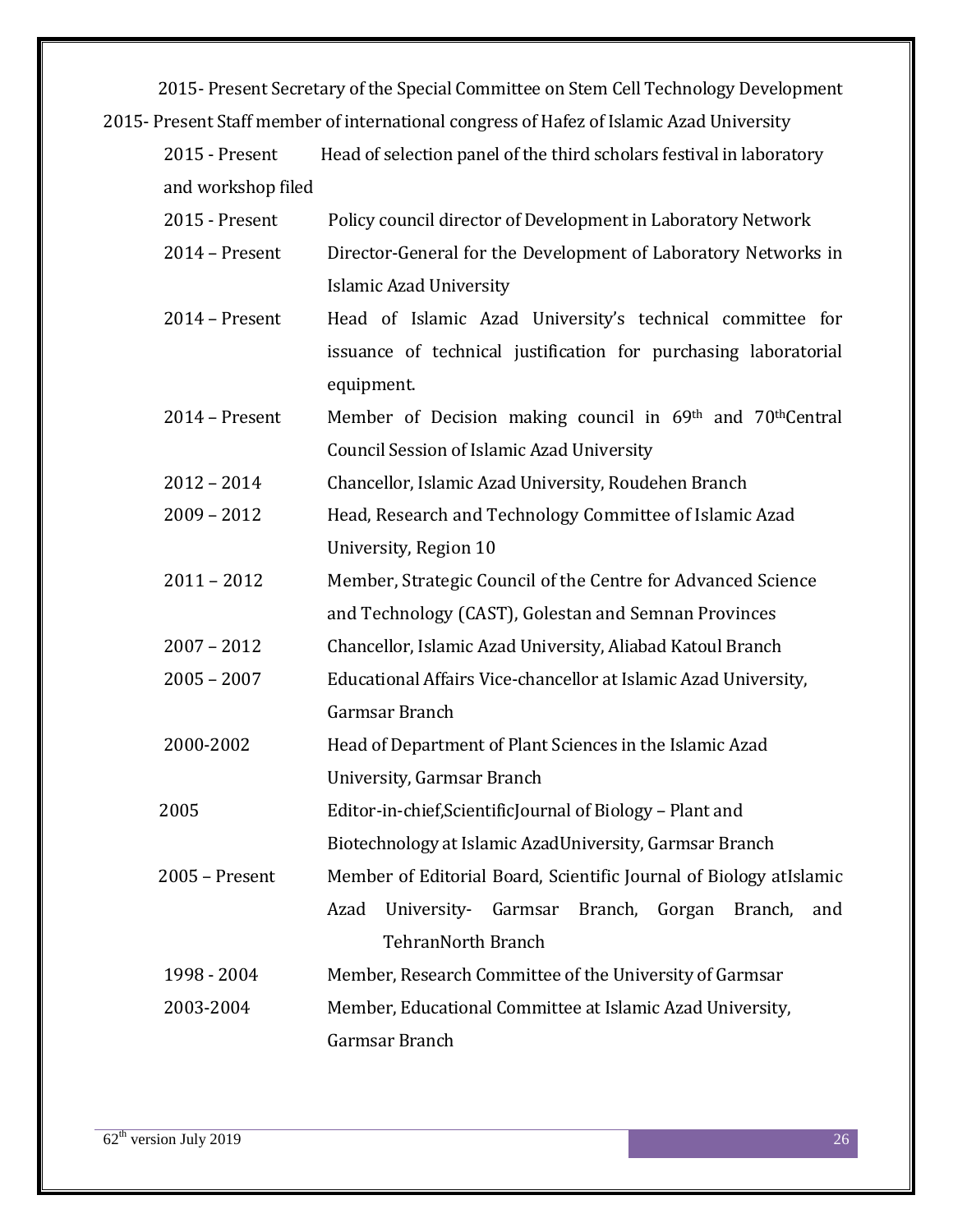| 2002 | Head, Expert Committee of Plant Biotechnology Section in the      |
|------|-------------------------------------------------------------------|
|      | National Congress of Stable Agriculture and Development, Islamic  |
|      | Azad University, Garmsar Branch, Iran.                            |
| 2002 | Head, Meeting of "Challenge of Agricultural Extension" at Islamic |
|      | Azad University, Garmsar Branch, Iran.                            |
| 2001 | Chairman, Academic Committee in the Congress of "Garmsar and      |
|      | Stable Development", Islamic Azad University, Garmsar Branch,     |
|      | Iran.                                                             |
| 2001 | Head, Agricultural and Animal Breeding Scientific Committee of    |
|      | the Congress of "Garmsar and Sustained Development", Islamic      |
|      | Azad University, Garmsar Branch, Iran.                            |

### **9. HONORS AND AWARDS**

2014 Selected as the author of the best book in Scholars Award in 1393 for book "bio mat art"

2011 Distinguished and featured university Chancellor in Islamic Azad University.

2007 Distinguished and featured researcher in Islamic Azad University.

2003 Distinguished and Selected Researcher in Semnan Province.

2009 Distinguished and featured Lecturer in Islamic Azad University.

2009 Distinguished and featured University Chancellor in explaining the 1404 vision.

## **10. TEACHING EXPERIENCE**

| 2014–Present  | Faculty Member, Islamic Azad University, Science and Research  |
|---------------|----------------------------------------------------------------|
|               | <b>Branch Tehran</b>                                           |
| $2012 - 2014$ | Faculty Member, Islamic Azad University, Roudehen Branch       |
| $2007 - 2012$ | Faculty Member, Islamic Azad University, Aliabad Katoul Branch |
| 1998 - 2007   | Faculty Member, Islamic Azad University, Garmsar Branch        |
| 1994 - 1998   | Visiting Professor, Islamic Azad University, Tonekabon Branch  |

### **11.ASSOCIATION MEMBERSHIPS**

- 1. Iranian Association of Plant Cell and Tissue Culture
- 2. Iranian Association of medicinal plants